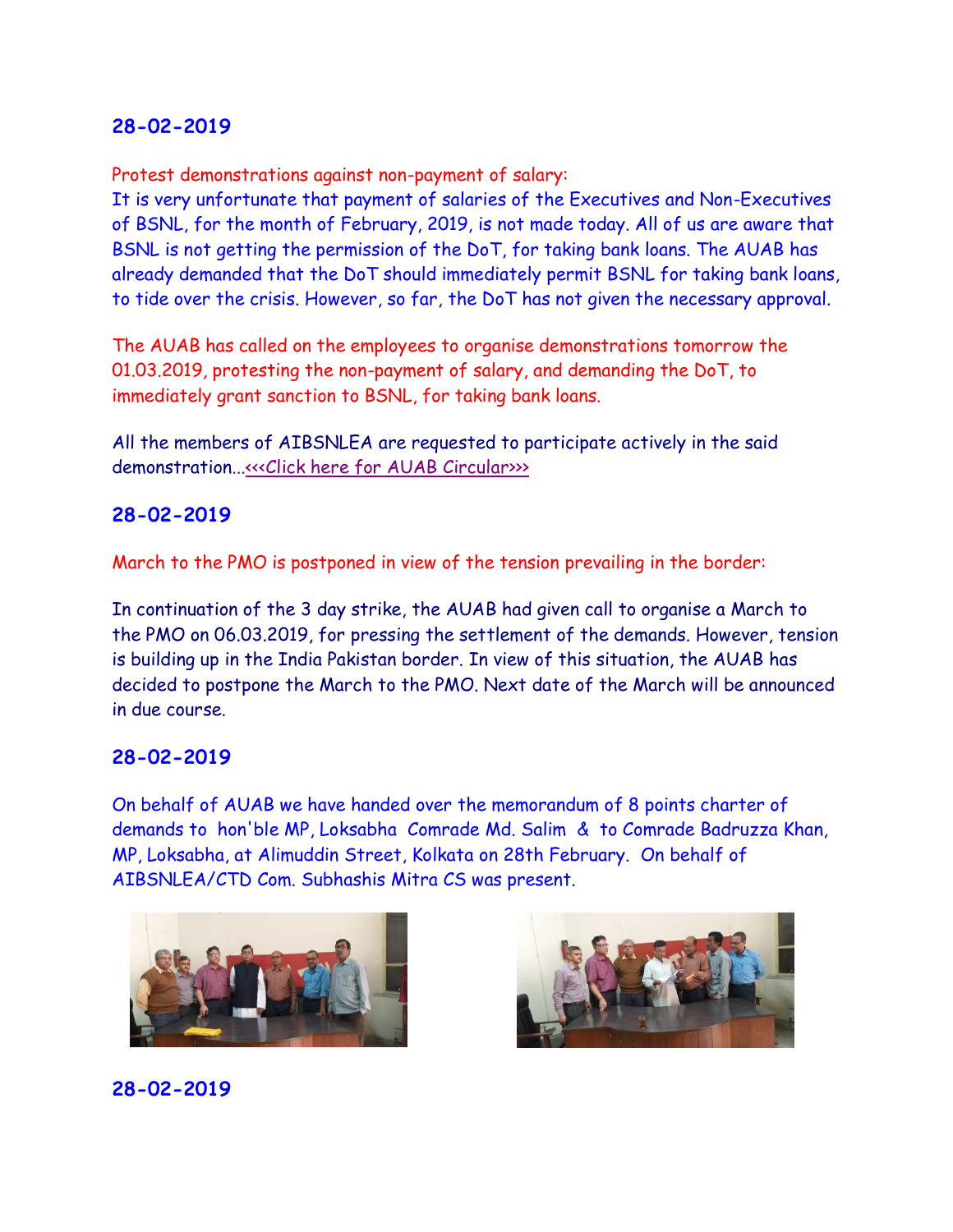## **The following members of AIBSNLEA retired due to superannuation on 28.02.2019:**

1.Com. Rakhal chandra Jana , PA/DE( Extl) /TBN - Member of TB Branch.

2.Com. Jiban Kumar Das, PA/CMTS- Member of Central Branch.

3.Com. Gautam Chattopadhyay, SDE/Staff/TBZ - Member of TBZ Branch.

4. Com.Manoj Kumar Dutta, AO - Member of Central Branch.

We wish all the Comrades happy, healthy, peaceful & active life after retirement.

### **27-02-2019**

PGM(Pers.), BSNL CO, New Delhi issued Appeal and Advisory to all officers / executive of BSNL.....[.<<<Click here for letter>>>](http://www.aibsnleachq.in/Appeal%20&%20Advisory_27.02.2019.PDF)>

## **27-02-2019**

Estt. Cell of BSNL Corporate Office, New Delhi issued clarifications on deduction of TDS on payment of Encashment of Half Pay Leave (HPL) against shortfall in Earned Leave (EL) of 300 days on retirement..[.<<<Click here for clarifications>>>](http://www.aibsnleachq.in/scanner_20190227_124455.jpg)

### **27-02-2019**

Congratulations ! Today MoU is signed between LIC and BSNL for the Group Term Insurance (GTI), which will be effective from 01.03.2019..... Click here for <<<Letter>>[<<<MOU>>>](http://www.aibsnleachq.in/GTI%20MoU.pdf)>>>>

### **25-02-2019**

The 5th Branch Conference of AIBSNLEA/ CTD ,South Branch held on 23rd Feb 2019 at Kalighat Telephone Exch. OS(E) Com.Prasun Kr Mukhopadhyay along with CP,CS,ACS,OS ,VP & BS of most of the branches graced the occasion. Almost all the members of the South Branch were present . The conference was a lively one. Com.Tarun Mondal & Com.Supriya Kar started the session by Inaugural song. Com.Partha Chakraborty a veteran member also enchanted the audience by his recital of Tagore song. All the dignitaries delivered their message to the audience congratulating the commendable job of south branch not only in participation in programme but also in fund collection. The meeting was presided over by Com.Kishore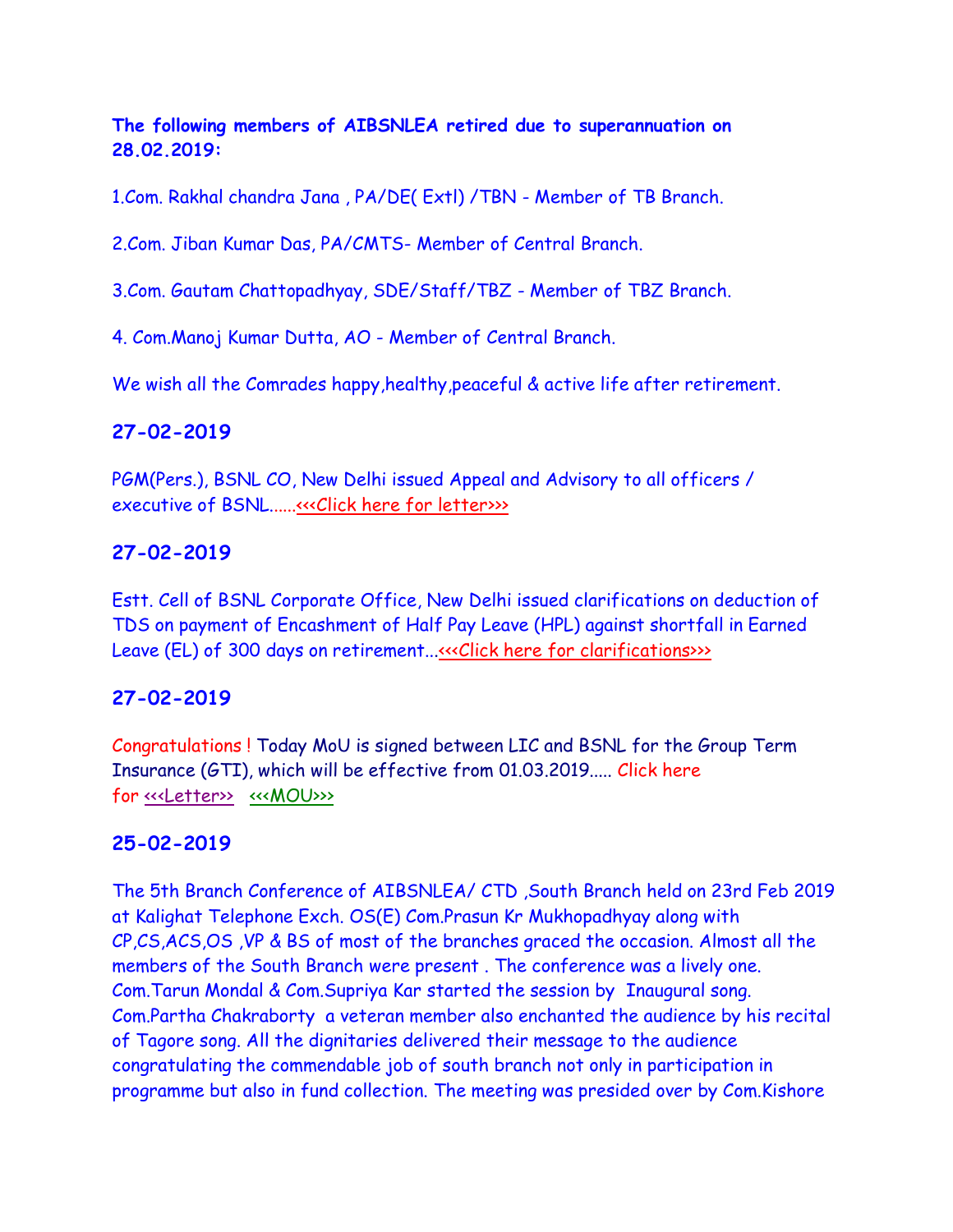Mukhopadhyay BP. Com.Atanu Majumder BS placed the Secretary report & FS placed the Audited account. After some discussion these two were accepted unanimously.

A strong commitee led by Com.Soumen Mukherjee, AO/Alipore, (9477112103) as President, Com.Nirupam Dutta, JTO/Behala , (9433400147) as Secretary & Com.R.Hema, JTO/Kgt/Internal (9432001551) as Fin.Secretary. was elected unanimously for the next term. All the leadership present there congratulated the New Commitee & hope that they will contribute to strengthen AIBSNLEA as a whole.



### **23-02-2019**

AUAB memorandum to be submitted to all the respective Hon'ble MPs latest by 28.02.2019....[.<<<Click here for memorandum>>>](http://www.aibsnleachq.in/Memorandum%20to%20MPs.doc)

### **22-02-2019**

Executive Diary 2019 order issued in Medha today at the rate of Rs.150/- per diary. «<[<see order](http://aibsnleawb.org/Executive%20Diary%20Order2019.pdf) >>>>

#### **22-02-2019**

On behalf of the BSNL employees, AUAB CTD and WB met Smt. Anuradha Mitra, member finance, DOT today on 22/02/2019 and handed over the memorandum.

On behalf of AIBSNLEA Com.Tridip Chakraborty CP/CTD , Com. Ajay Kundu ACS/CTD, Com. Aniruddha Basu CS/WBTC were among the representatives in the deputation. «<< [see memorandum](http://aibsnleawb.org/Memorandum%2022022019.pdf) >>>>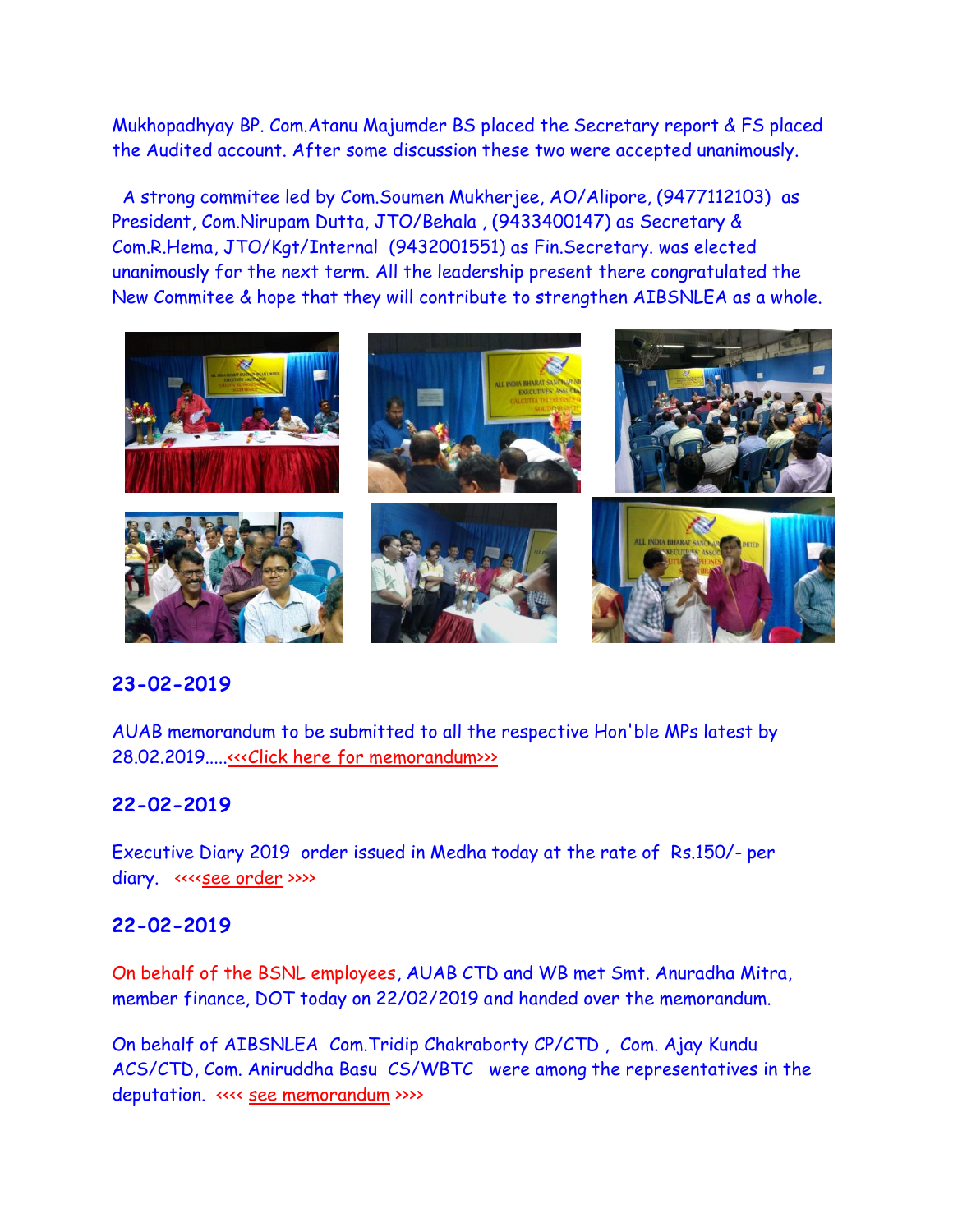Regarding of demands 1) 3rd PRC and 2) 4G spectrum allotment her reply was affirmative.

# **22-02-2019**

On the occasion of International Mother Language Day a seminar was organised at CTO Hall on 21-02-2019 by Ananya Bharat( A cultural organisation by BSNL Employees ) . Mr.Giriraj G S Roy Choudhury our member is the secretary of the organisation. CGM/CTD, Sri.Biswajit Paul graced the occasion as Chief Guest. Sri.S.K.Deb GM/Kol SSA/WBTC was present among other dignitaries.On behalf of AIBSNLEA/CTD Com.Ajoy Kundu ACS & Com.Tarun Roy OS attended the function.

# **21-02-2019**

5th Branch Conference of AIBSNLEA, SouthBranch, CTD will be held on 23rd Feb 2019 at 3.00pm at Kalighat Telephone Exchange, Kolkata-25, All COBs are invited to attend the Conference. . Respected OS(E) has consented to be present in the Conference.

# **21-02-2019**

**BSNL Corporate Office, New Delhi issued** Provisional sequence list / provisional seniority list of eligible AGMs for considering them for promotion to DGM (T) on adhoc basis - regarding errors / omissions.....

Click here for >>[><<<Letter & List-1>>>](http://www.aibsnleachq.in/Pro%20Sen%20List-AGM-01_21.02.2019.PDF) [<<<List-2>>>](http://www.aibsnleachq.in/Pro%20Sen%20List-AGM-02_21.02.2019.PDF) [<<List-3>>>](http://www.aibsnleachq.in/Pro%20Sen%20List-AGM-03_21.02.2019.PDF) [<<<List-4>>>](http://www.aibsnleachq.in/Pro%20Sen%20List-AGM-04_21.02.2019.PDF)>>>>> <<<

## **21-02-2019**

DoT commission seeks revenue assurance from BSNL, MTNL for revival support - Public sector firms BSNL and MTNL have sought financial support, 4G spectrum and approvals for asset sales as part of their revival plans.

By PTI | Feb 21, 2019, 05.34 PM IST

The DCC decided on providing technology neutral connectivity to 361 uncovered villages.

The Digital Communications Commission (DCC) on Thursday asked loss-making telecom PSUs BSNL and MTNL to explain their turnaround strategy and give an assurance to achieve higher revenue for getting financial support, an official said.

Public sector firms BSNL and MTNL have sought financial support, 4G spectrum and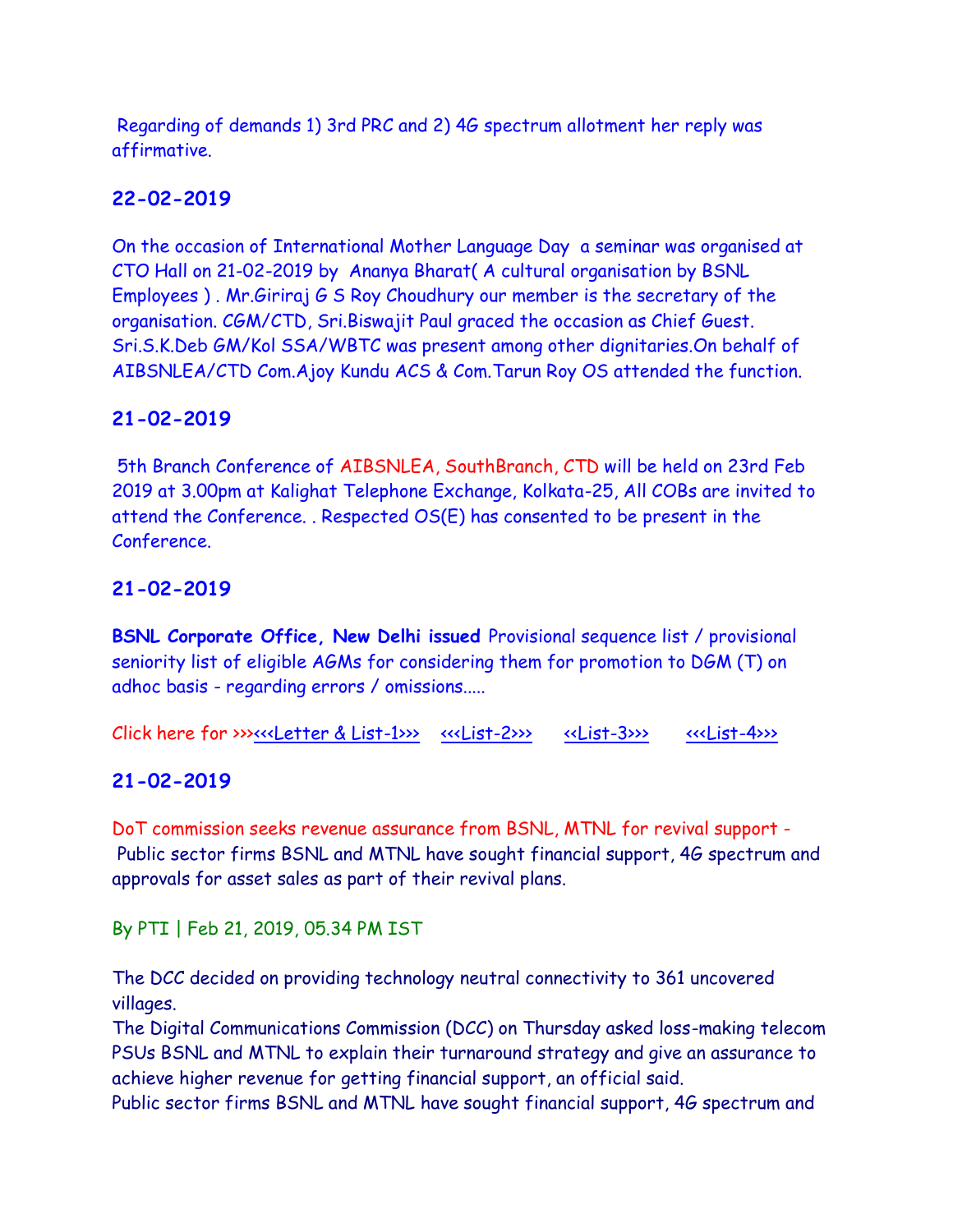approvals for asset sales as part of their revival plans.

"*DCC members wanted to know what is the revival plan, when will these (BSNL and MTNL) companies come back to health, how will they ensure that if they are given all the support, how exactly the commission can foresee that they will achieve higher revenue,*" an official source said after the meeting.

MTNL has sought a refund of interest that it paid for broadband wireless access spectrum which it was given by the government and asked to pay the price that was determined in auctions held in 2010.

Both state-run telecom firms have asked for permissions to monetise their land assets as well as the voluntary retirement scheme for employees on the Gujarat model. Under the Gujarat model, an amount equivalent to 35 days of salary for each completed year of service, and 25 days of salary for each year of service left till retirement is offered.

The VRS scheme for BSNL and MTNL will have a revenue impact of Rs 6,365 crore and Rs 2,120 crore respectively.

Both the companies have also sought spectrum for 4G services through equity infusion from the government.

MTNL, which operates in only Delhi and Mumbai, and expects that these measures will help the company is doing away with debt to the tune of around Rs 19,000 crore. BSNL, which has the lowest debt of Rs 14,000 crore among all telecom operators, has sought 4G spectrum across India through equity infusion of Rs 7,000 crore. The total spectrum will cost the firm Rs 14,000 crore.

*The PSUs have been also ailing because of high revenue to debt ratio due to a high number of government employees that were transferred by the Department of Telecom to them at the time of their formation. BSNL has 1.76 lakh employees across India and MTNL has 22,000 employees. It is estimated that 16,000 MTNL employees and 50 per cent of BSNL will retire while 50 per cent will retire in the next 5-6 years.* The revenue to wage ratio in case of MTNL has swelled to 90 per cent while in the case of BSNL it is around 60-70 per cent.

The DoT has recommended that VRS of both PSU should be funded through 10-year bond issue and the bond should be paid back by lease revenue that they will get from land asset monetisation.

DCC, the apex decision-making body at the DoT, has taken a call that revival of these PSUs is important because they operate in a strategic sector and therefore government presence in this sector is desirable. These are organisations with considerable strength capabilities as well as a strong asset base.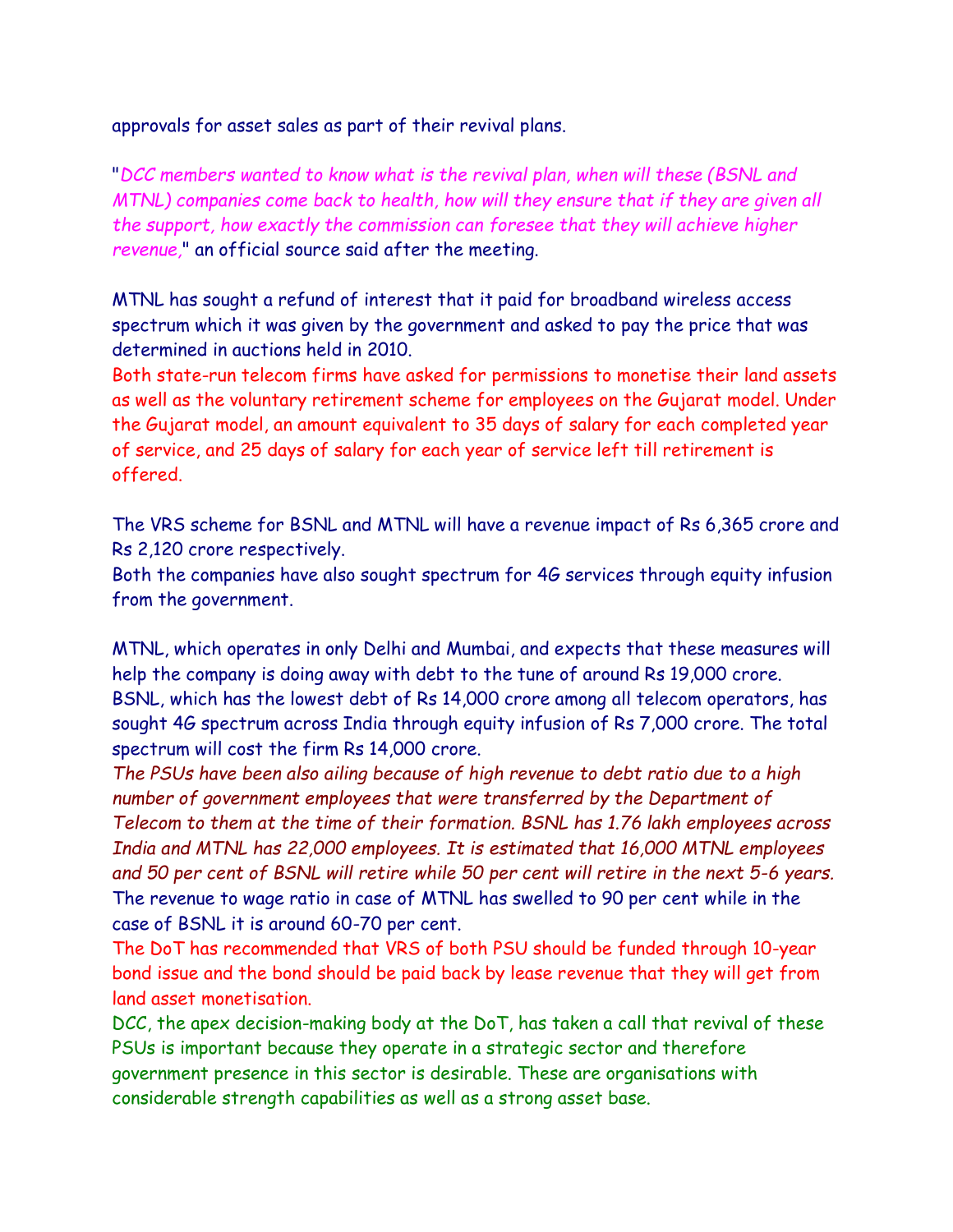Besides, this the DCC has asked Universal Service Obligation Fund to work out on leasing of optical fibre network laid down under BharatNet project for 20 year period to telecom operators through auction to push its uptake and also evaluate sale option. "After discussion, it was decided that the DoT must pressure this in all seriousness because this is a costly asset that is being created. However, DoT should also look at the outright sale of these fibre as well as leasing. USOF has been asked to work on it. In-principle the idea we must go ahead handling over this to the private sector on a long lease and ensure of its utilisation," the source said.

USOF has been also making an estimation of revenue proceeds through this process. The DCC decided on providing technology neutral connectivity to 361 uncovered villages.

"These are mostly in border areas. List of 261 villages which was given by MHA and some in J&K and some other uncovered areas. USOF has always gone for technologically pre-specified solutions but this time is a departure where only desired service levels and outcomes to be asked for," the source said.

If the project is successful than all tenders from USOF will be issued on technology neutral basis going to be technology neutral one.

# **21-02-2019**

AUAB Leaders met Hon'ble MOSC(I/C) Shri Manoj Sinha at Jhunjhunu during his visit on dated 21.02.2019 at 15 Hrs.

Com. GS AIBSNLEA Sh. Prahlad Rai along with Com. CS AIBSNLEA Rajasthan Circle Sh. M.K. Morodia, Com. Advisor (North), AIBSNLEA CHQ Sh. Karan Singh & other office bearers of AUAB Jhunjhunu Rajasthan Circle met Shri Manoj Sinha, Hon'ble MOSC(I/C) on 21.02.2019 at 15 Hrs. AUAB leaders greeted & presented bouquet to Hon'ble MOSC(I/C) and submitted a memorandum.

Com. GS AIBSNLEA on behalf of AUAB requested Hon'ble MOSC(I/C) to consider the demands of AUAB for settlement as assured earlier. Com. GS mentioned that revival of BSNL is in the interest of nation & also related to 20 Lakhs family members of BSNL employees & BSNL pensioners. Hon'ble MOSC(I/C) was quite responsive & positive to the AUAB leaders & assured for his kind intervention & advised to work more for the growth of BSNL. AUAB leaders assured him the best efforts for revival of BSNL. Regarding pay revision, pension revision & revival of BSNL, Hon'ble MOSC(I/C) further assured for positive action.

Click here for glimpses >>>> [<<<Photo1>>>](http://www.aibsnleachq.in/d2c55639-1f18-49b9-b478-d7ab560d2fd8.jpg) [<<<Photo2>>>](http://www.aibsnleachq.in/7bb9509c-5f91-48b0-8690-29957b31af00.jpg) [<<<Photo3>>>](http://www.aibsnleachq.in/b66f335b-34c9-4059-a8b0-829e73e90fde.jpg) <<</><<<<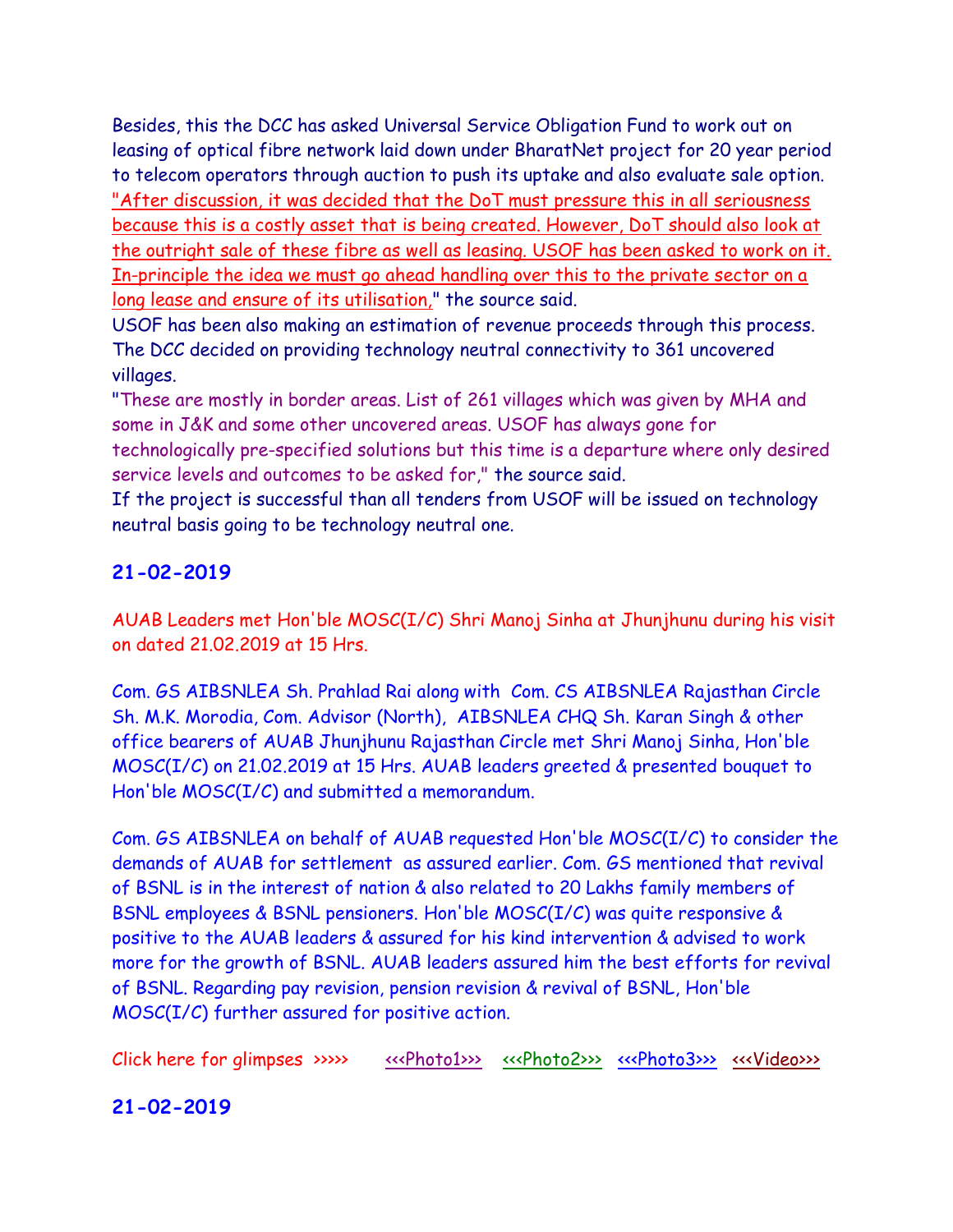**AUAB/CTD congratulated all the employees participated in the successful 3 day strike organised for various demands. As a integral part of AUAB ,AIBSNLEA/CTD congratulates all its members , leaders, organisers for making the strike a thumping success. We hope for the best.**

### **20-02-2019**

Meeting with Sh. Arjun Ram Meghwal, Hon'ble Minister of State in Ministry of Water Resources, Govt. of India:

Today evening at 06.15 PM the representatives of AIBSNLEA Com. L.N. Sharma, Distt. Secy. AIBSNLEA Bikaner TD, Com. K.L. Sunar, Vice President, AIBSNLEA Bikaner TD along with other office bearers met Sh. Arjun Ram Meghwal, Hon'ble Minister of State in Ministry of Water Resources, Govt. of India and requested for his kind intervention for the settlement of AUAB demands and at the same time Com. Sunar connected GS AIBSNLEA Com. Prahlad Rai on telephone wherein Com. GS explained the assurances given by Hon'ble MOSC(I/C) in the meeting held on 03 Dec., 2018 for the settlement but DoT administration is dragging the issues.

After detailed discussions, Hon'ble Minister of State in Ministry of Water Resources Sh. Arjun Ram Meghwal assured to discuss the matter with Hon'ble MOSC(I/C) Sh. Manoj Sinha ji. He also enquired about our agitation programme. We explained him our three days strike successfully completed today evening and in the next phase 'Mass Rally' will be organised by the AUAB to PMO residence on 06th March,2019.

Click here for glimpses>>> [<<<Photo1>>>](http://www.aibsnleachq.in/6c7aa9eb-e142-4545-8a27-44170d17dacc.jpg)

## **20-02-2019**

Decisions of the AUAB meeting held on 20.02.2019.

A meeting of the AUAB was held today to review the 3 day strike and also to chalk out the future course of action. General Secretaries / Senior officer bearers of all the constituents of the AUAB participated. The meeting whole heartedly thanked the entire Executives and Non-Executives who made the 3 day strike a historic success. The meeting also congratulated the circle and district level AUAB, for effectively organising the strike. With the view to carry forward the movement further to settle the charter of demands, the following programme of action is finalised.

1) Conducting March to PMO on 06.03.2019, by mobilising the employees from the surrounding circles.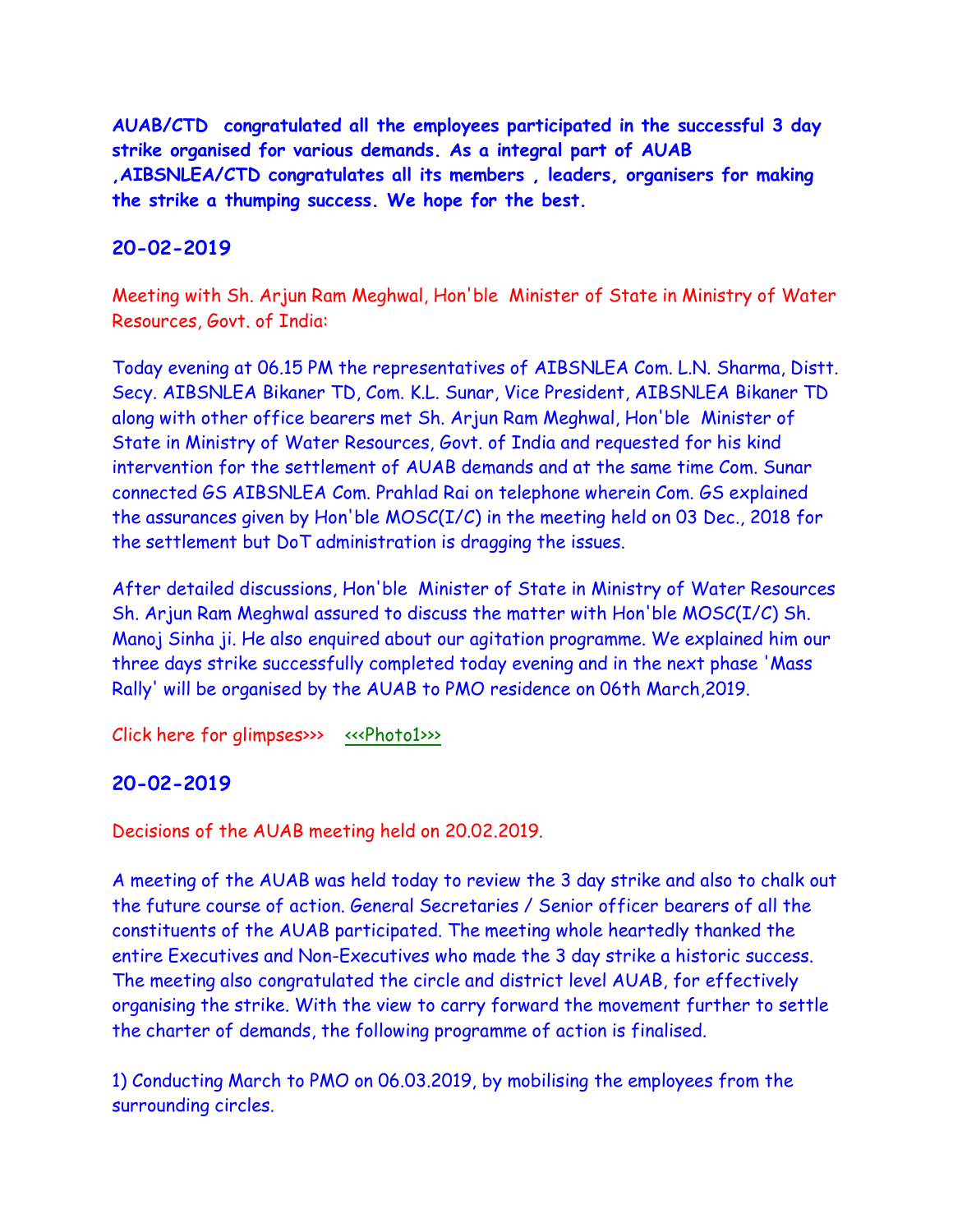2) Memorandum to be submitted to all the MPs, latest by 28.02.2019.

3) To send messages to the Hon'ble Prime Minister and Hon'ble Minister of State for Communications on Twitter.

4) Meeting the Hon'ble Minister of State for Communications wherever possible by our comrades.

# **19-02-2019**

Organise the 3rd day strike most effectively- AUAB calls on the employees.

The AUAB conducted it's review meeting today evening. General Secretaries and senior office bearers of the constituents of the AUAB participated in the meeting. The meeting reviewed the 2nd day strike that has taken place in various circles. The meeting expressed it's satisfaction that the 2nd day strike was very successful. In fact, in some circles, the strike percentage has improved, compared to the 1st day strike. The meeting also took serious note of the letter issued by the Corporate Office, threatening to take action under FR 17A.

The meeting resolved to inform the employees that, this attempt of the Management would be stiffly resisted by the AUAB. The meeting also took note of the strike particulars of the various circles, circulated by the Corporate Office. The figures contained factually incorrect details.

Finally, the meeting decided to take all out efforts to organise the 3rd day strike more effectively.

# **19-02-2019**

GS writes to Shri Anupam Shrivatsava, CMD BSNL regarding revision of Seniority of TES Gr. 'B' in compliance with Hon'ble Supreme Court Judgement dated 21.1.2015 & 14.12.2017 in Civil Appeal No.4389 of 2010...[.<<<<Click here for letter>>>](http://www.aibsnleachq.in/Letter_206.pdf)

# **19-02-2019**

Strike continues with the same intensity for the 2nd Day. The 2nd day strike of the Executives and Non-Executives in BSNL is going on as successfully as it was held on the 1st Day. Encouraging reports are coming from throughout the country. Demonstrations are being organised in each and every place,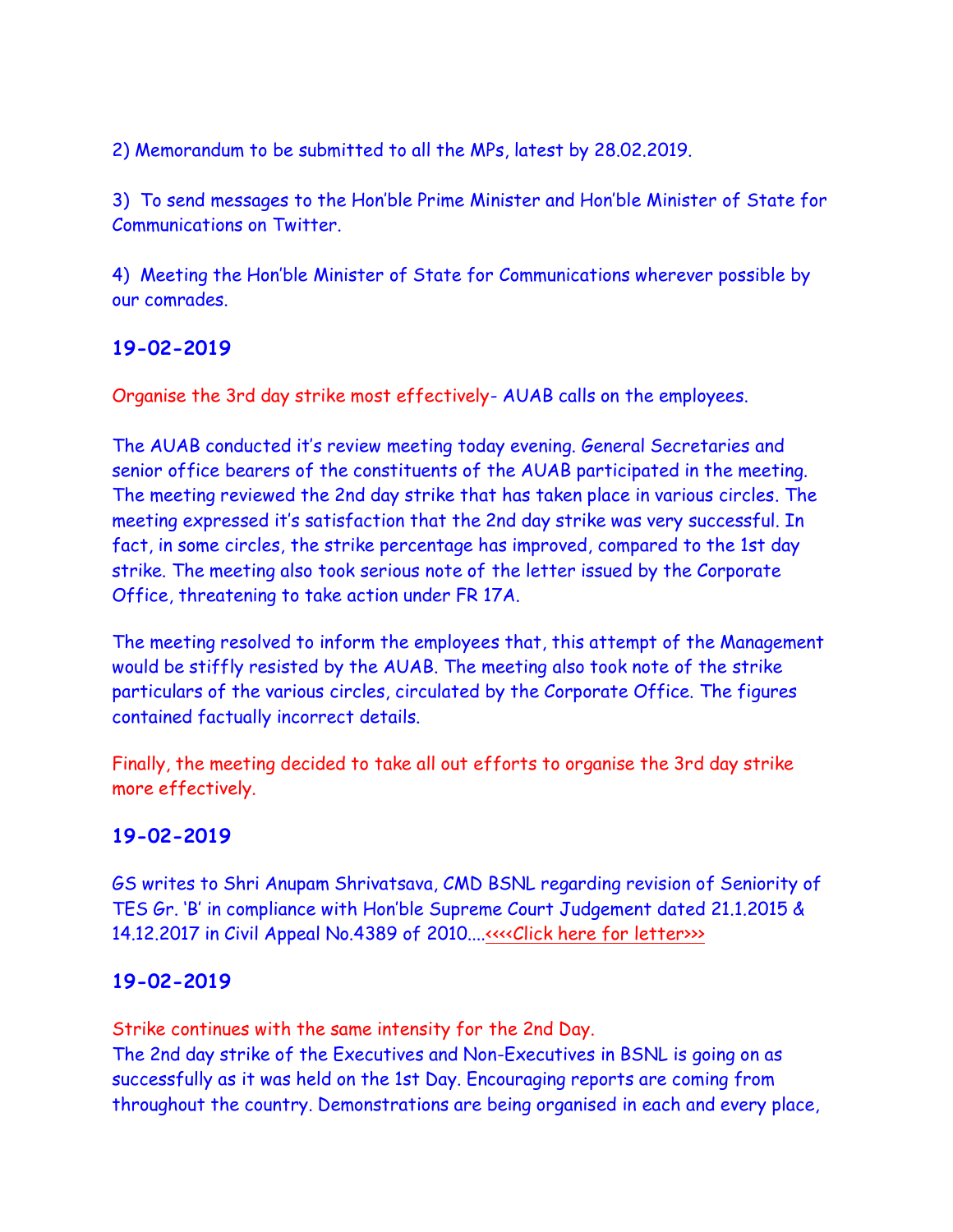condemning the government for not allotting 4G spectrum to BSNL, for creating roadblocks in the financial revival of BSNL and also for not settling the 3rd Pay Revision. AIBSNLEA heartily congratulates all the comrades and requests to organise tomorrow's strike also in the same intensity.

# **18-02-2019**

First day strike a roaring success - AUAB congratulates the employees.

The AUAB has heartily congratulated the Non-Executives and Executives of BSNL, for making the 1st day strike a roaring success. In it's meeting held at 15:30 hrs today, the AUAB reviewed the 1st day strike. General Secretaries and senior office bearers of all the constituents of the AUAB attended. As per the report received from circles, the 1st day strike is near total. It is also observed that the strike is taking place in a totally peaceful manner. On one side, in it's statement issued through the Press Information Bureau late last evening, the DoT had stated that, it is in the process of negotiating with the AUAB, to resolve the issues.

However, on the other side, the DoT has not come forward to invite the AUAB for talks, even after the employees have en-masse joined the 1st day strike. This only shows the double - talk of the DoT. Under these circumstances, today's meeting of the AUAB, resolved to call upon the employees to further intensify the strike, and make it a cent percent success on the 2nd and 3rd days.

## **18-02-2019**

#### **BSNL NEWS in Media:**

(i) Govt. not sincere to resolve BSNL problem, delaying decision .[.<<<Click here for](https://timesofindia.indiatimes.com/business/india-business/govt-not-sincere-to-resolve-bsnl-problem-delaying-decision-to-benefit-pvt-telco-bsnl-union/articleshow/68051709.cms)  [detail news of The Times of India>>>](https://timesofindia.indiatimes.com/business/india-business/govt-not-sincere-to-resolve-bsnl-problem-delaying-decision-to-benefit-pvt-telco-bsnl-union/articleshow/68051709.cms)

## **18-02-2019**

### 3-day Strike implemented successfully in its first day.

In the first day of the three days Strike call given by AUAB has been successfully implemented throughout the Country. Many Circles, it is reported that about 90 to 95% Employees have actively participated in this Strike. The reports of all the Circles are very encouraging.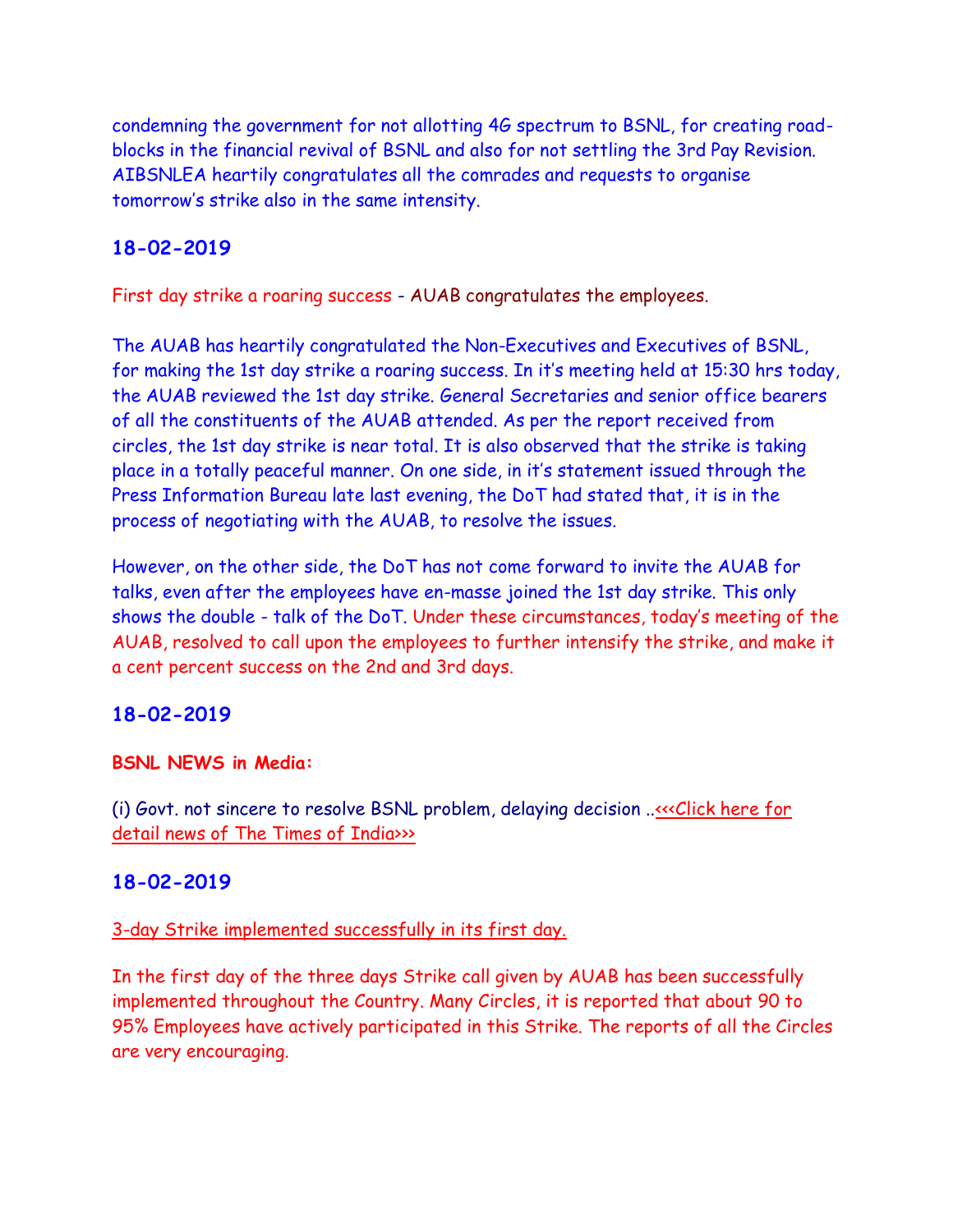DOT through PIB has given the Press release that DoT reiterates that positive steps are being taken by the Department in respect of all the demands. But the fact remains that due to non-settlement of the demands even after the assurances given by the Hon'ble MOSC(I/C) to the AUAB Leaders in the meetings held on 24.2.2018 & 3.12.2018 for the settlement of the demands of AUAB. No proper steps are taken by the DoT Administration/BSNL Management for the settlement of the legitimate demands which has forced AUAB to go on 3 days Strike. After the AUAB Strike Notice served on 1.2.2019, DoT Administration has not called the AUAB Leaders to discuss their demands for settlement which pertains to DoT only. BSNL Non Executives and Executives are seriously frustrated and agitated due to nonsettlement of their long pending legitimate demands.

#### Charter of demands

1. Implementation of 3rd Pay Revision with 15% fitment.

2. Allotment of 4G spectrum to BSNL, as per the proposals submitted by the BSNL Management.

3. Implement assurance of the Hon'ble Minister of State for Communications for delinking pension revision from pay revision. Revise pension of BSNL Retirees w.e.f. 01.01.2017.

4. Payment of pension contribution by BSNL as per the government rule.

5. Settlement of the left out issues of the 2nd Pay Revision Committee.

6. (a) Approval for BSNL's Land Management Policy without any delay.

6.( b) Expeditiously complete the mutation and the process of transferring of all assets to BSNL, as per the Cabinet decision taken on the eve of the formation of BSNL.

7. (a) Ensure financial viability of BSNL, as per the decision taken by the Group of Ministers, at the time of formation of BSNL.

7. (b) Issue letter of comfort for BSNL's proposals for taking bank loans.

7. (c) Expeditiously fill up all vacant post of BSNL Board of Directors.

8. Scrap BSNL's outsourcing for the operation and maintenance of it's mobile towers.

AUAB further calls upon all the employees to implement three days Strike successfully on second day also with 100% participation. All the Circle/District Secretaries are requested to ensure active participation of all the members in the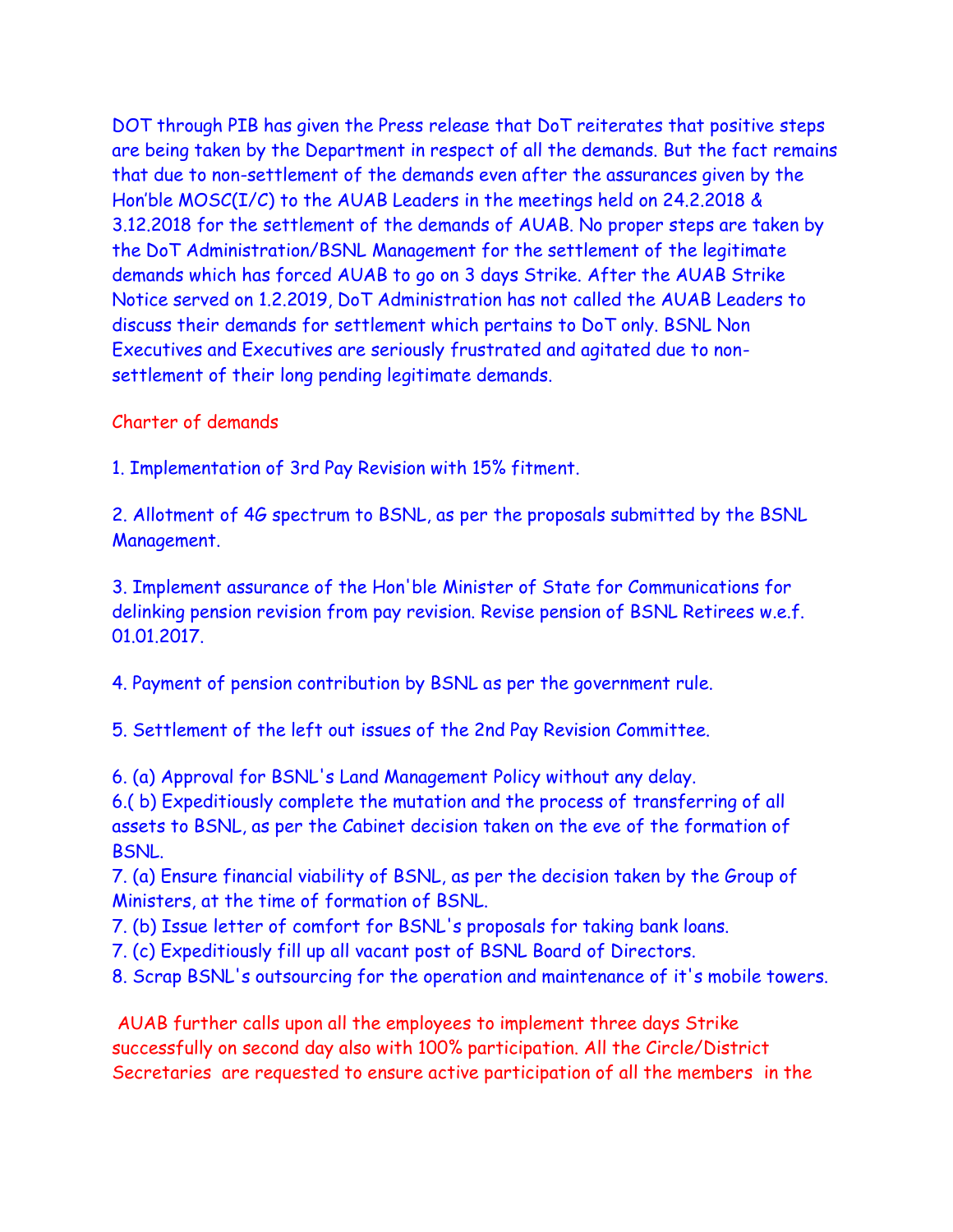three days Strike to register our protest against the non-settlement of legitimate demands.

# **17-02-2019**

<<<< [Click here](http://aibsnleawb.org/Press%20release-17.02.2019.pdf) for Press release of AUAB dt 17.02.2019 >>>>

# **17-02-2019**

It is a do or die situation - AUAB calls on the employees to organise the 3 strike massively.

The AUAB held it's crucial meeting today. General Secretaries / senior leaders of BSNLEU, NFTE, AIBSNLEA, SNEA, AIGETOA, BSNL MS, ATM, TEPU and BSNL OA participated. The meeting reviewed the preparations going on throughout the country for the 3 day strike. All the General Secretaries gave their reports on the preparations. It is very encouraging to note that, excellent preparations are going on. Especially, the momentum has picked up tremendously in the last 2 days.

After considering all the factors, the meeting unanimously decided to go ahead with the strike. The strike starts from midnight (00:00 hrs.) today. If any clarification is required, comrades are requested to contact their respective General Secretaries.

### AUAB ZINDABAD!!

## **16-02-2019**

AUAB holds review meeting - Decides to go ahead with the strike. A meeting of the AUAB was held today. General Secretaries and senior office bearers of BSNLEU, NFTE , AIBSNLEA, SNEA, AIGETOA, BSNL MS, ATM, TEPU and BSNL OA participated.

The meeting paid homage to the 40 CRPF personnel martyred in terror attack at Pulwama. The preparations that have been made in various circles, to make the strike successful, was reviewed. The meeting expressed it's concern that, the DoT has not even come forward to hold any discussion with the AUAB so far. After detailed review, the meeting unanimously decided to go ahead with the strike.

The meeting decided to call upon the circle and district organisations of the constituents, to make the last minute preparations for the success of the strike. The meeting also decided to call upon the employees to hold condolence meetings outside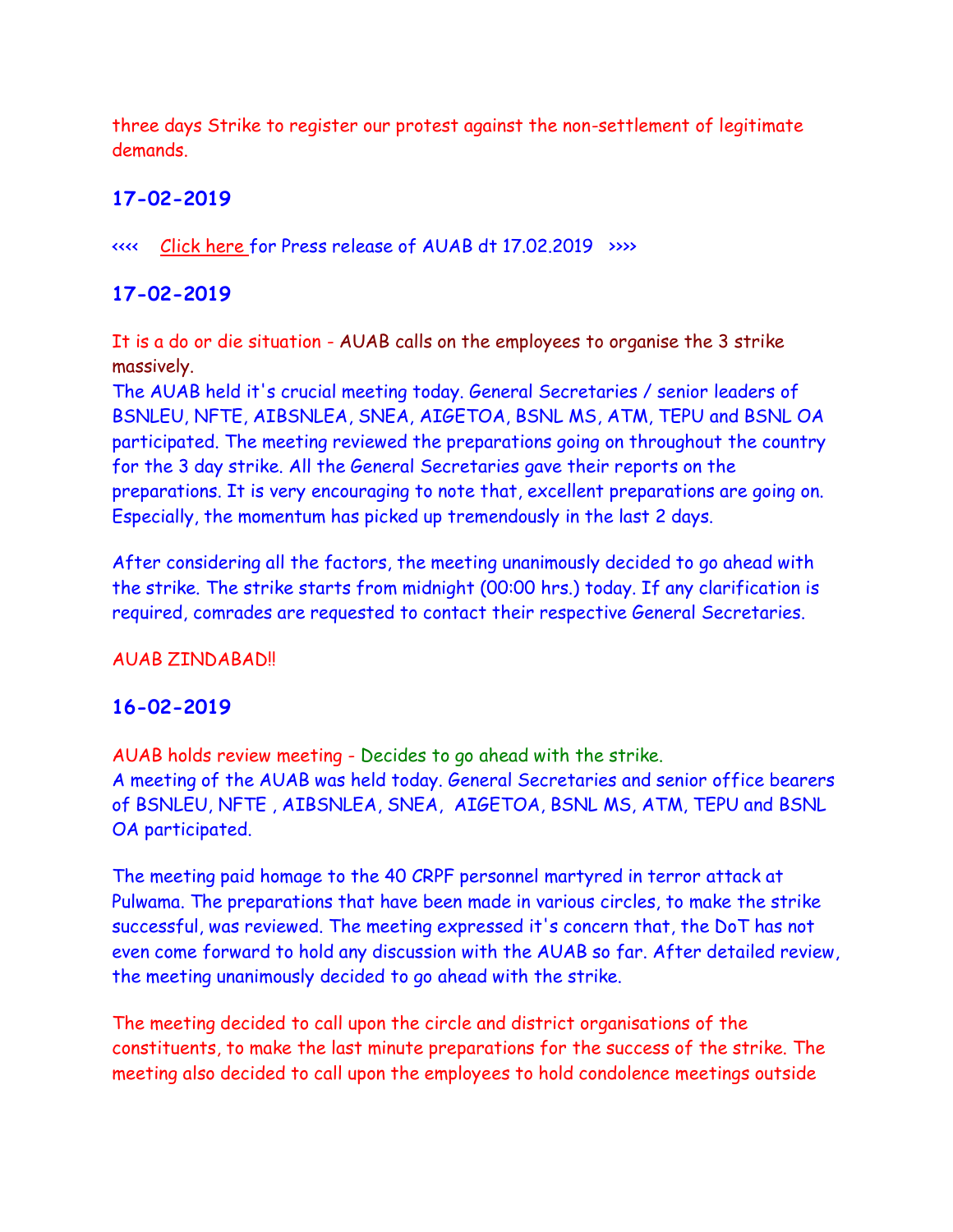office premises at 10:00 am on 18-02-2019, and pay homage to the 40 CRPF personnel martyred in terror attack at Pulwama.

# **15-02-2019**

Talks fail - AUAB decides to go ahead with the strike.....

Today the CMD BSNL and Director(HR), BSNL Board met the AUAB leaders. The AUAB representatives told the Management that, they are prepared to accept 3rd Pay Revision with 5 % fitment, as offered earlier by the DoT. However, they demanded that this commitment should be given in writing by the DoT, so that the AUAB can consider deferment of the strike. Even this demand of the AUAB is not accepted. Further, the DoT has also diluted it's earlier assurance to give DA neutralisation. The DoT is demanding that the AUAB should call off the strike, in view of the terror attack in Pulwama. The Secretary, Telecom, has put a condition that she would not meet the AUAB leaders, unless they call off the strike. Immediately after the meeting with the BSNL Management, all the General Secretaries of the AUAB met and decided to go ahead with the strike.

The AUAB has also decided to exempt J&K circle from the strike, to ensure maintenance of services, in the backdrop of the terror attack.

# **15-02-2019**

AUAB Meeting with CMD BSNL:

AUAB leaders were invited by CMD BSNL on 13.02.2019 at 17.00 Hrs. in the presence of Dir(HR) & GM(SR) to discuss and apprise the developments on AUAB demands in DoT. CMD BSNL informed that today morning AUAB demands were discussed with Secy(T), DoT in details wherein on the issue of Pay revision Secy(T) mentioned that Hon'ble MOSC is ready to discuss with AUAB leaders under a condition that AUAB leaders should agree DOT proposal to decide 0% fitment by DoT itself and 5% fitment proposal will be sent to Digital Commission meeting being held on 21.02.2019 for clearance thereafter it will be taken up in the Union Cabinet for approval. AUAB leaders mentioned that DoT should not put any condition before discussion and other issues related to revival of BSNL should be discussed as assured by the Hon'ble in the earlier meetings held on 24.02.2018 and 03.12.2018.

After this meeting AUAB leaders discussed the DoT proposal in its meeting held on 14.02.2019 at 15.00 Hrs. and decided that AUAB will firm to its demand of 10% fitment benefit till the time DoT don't give any concrete proposal in writing to AUAB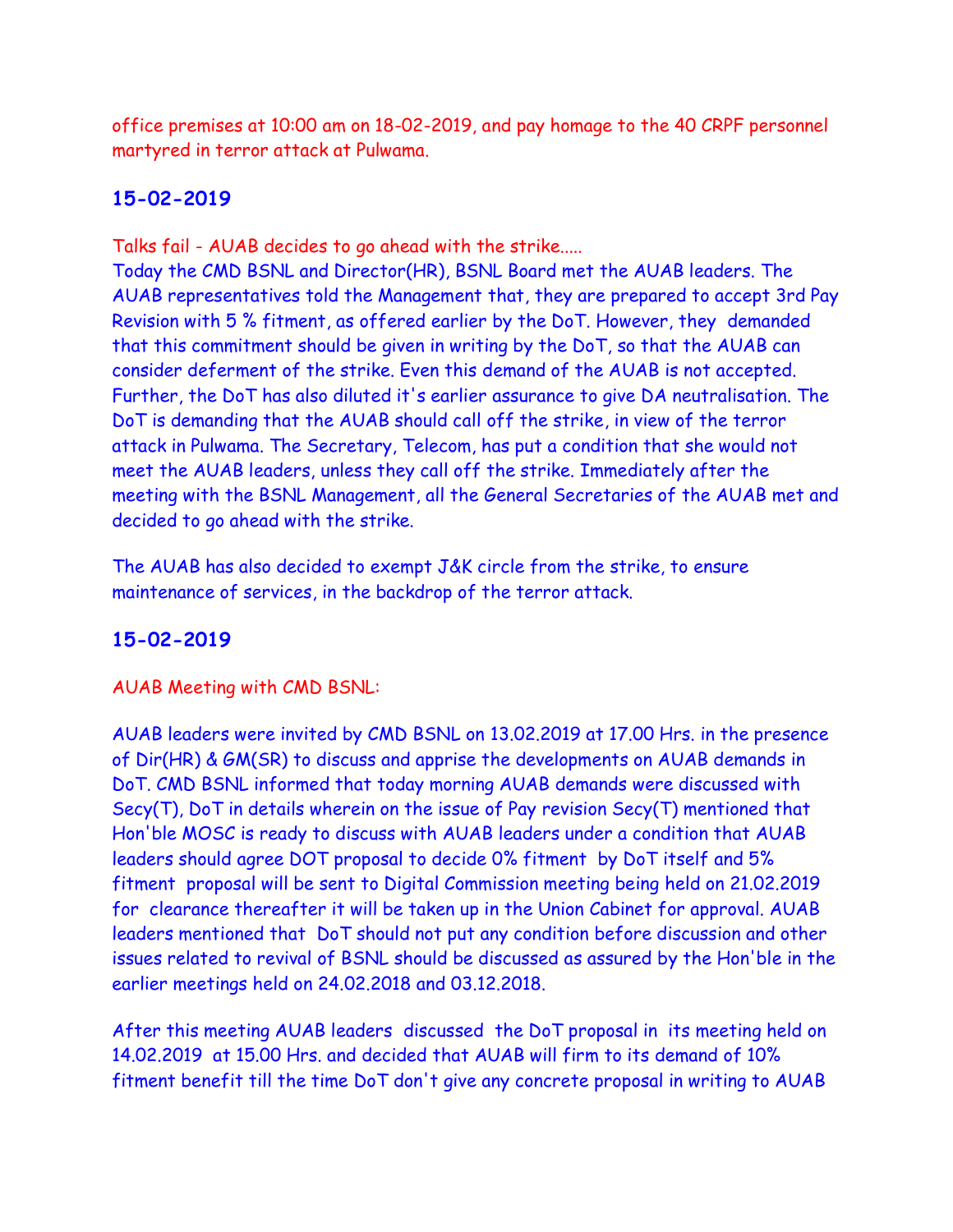and this decision was communicated to CMD BSNL by the AUAB leaders on 14.02.2019 at 17.30 Hrs.

CMD further appealed to AUAB leaders to review their decision as suggested by DoT so that a meeting can be conducted between Hon'ble MOSC/Secy(T) with the AUAB leaders. In view of this AUAB leaders will further hold its meeting tomorrow on 15.02.2019 at 15.00 Hrs. to discuss and decide on the issue.

As of now since there is no settlement of AUAB demands, we request all to prepare for the successful implementation of 3 days strike with effect from 18.02.2019 to 20.02.2019.

## **15-02-2019**

BSNL News in Media :

**(i) DoT finalising revival proposal, no shutdown: BSNL...[.<<<Click here for detail](https://www.business-standard.com/article/news-ians/dot-finalising-revival-proposal-no-shutdown-bsnl-119021401300_1.html)  [news>>>>](https://www.business-standard.com/article/news-ians/dot-finalising-revival-proposal-no-shutdown-bsnl-119021401300_1.html)**

(ii) Telecom department refutes BSNL shutdown report, says mulling revival......**[<<<Click here for detail news>>>>](https://telecom.economictimes.indiatimes.com/news/telecom-department-considering-bsnl-revival/67997299)**

## **14-02-2019**

Admin Cell, BSNL Corporate Office, New Delhi called views/suggestions from AIBSNLEA to review existing medical policy so as to make it sustainable irrespective of financial condition of the organisation(BSNL)...[.<<<Click here for letter>>>](http://www.aibsnleachq.in/New%20Doc%202019-02-14%2015.21.35_1.pdf)>

## **14-02-2019**

Status of AO to CAO promotion case in Hon`ble Chandigarh CAT: AO to CAO promotion Status Quo case came up for hearing on 13.02.2019 in the Hon`ble Chandigarh CAT. The applicant`s Lawyer requested time for filing reply for the MA filed by the BSNL. The case is posted for further Hearing on 19.3.2019

## **12-02-2019**

AUAB Meeting with CMD BSNL: AUAB rejects the proposal of the Management for deferring the salary for the month of February, 2019 - AUAB also rejects the appeal of the Management to withdraw the strike.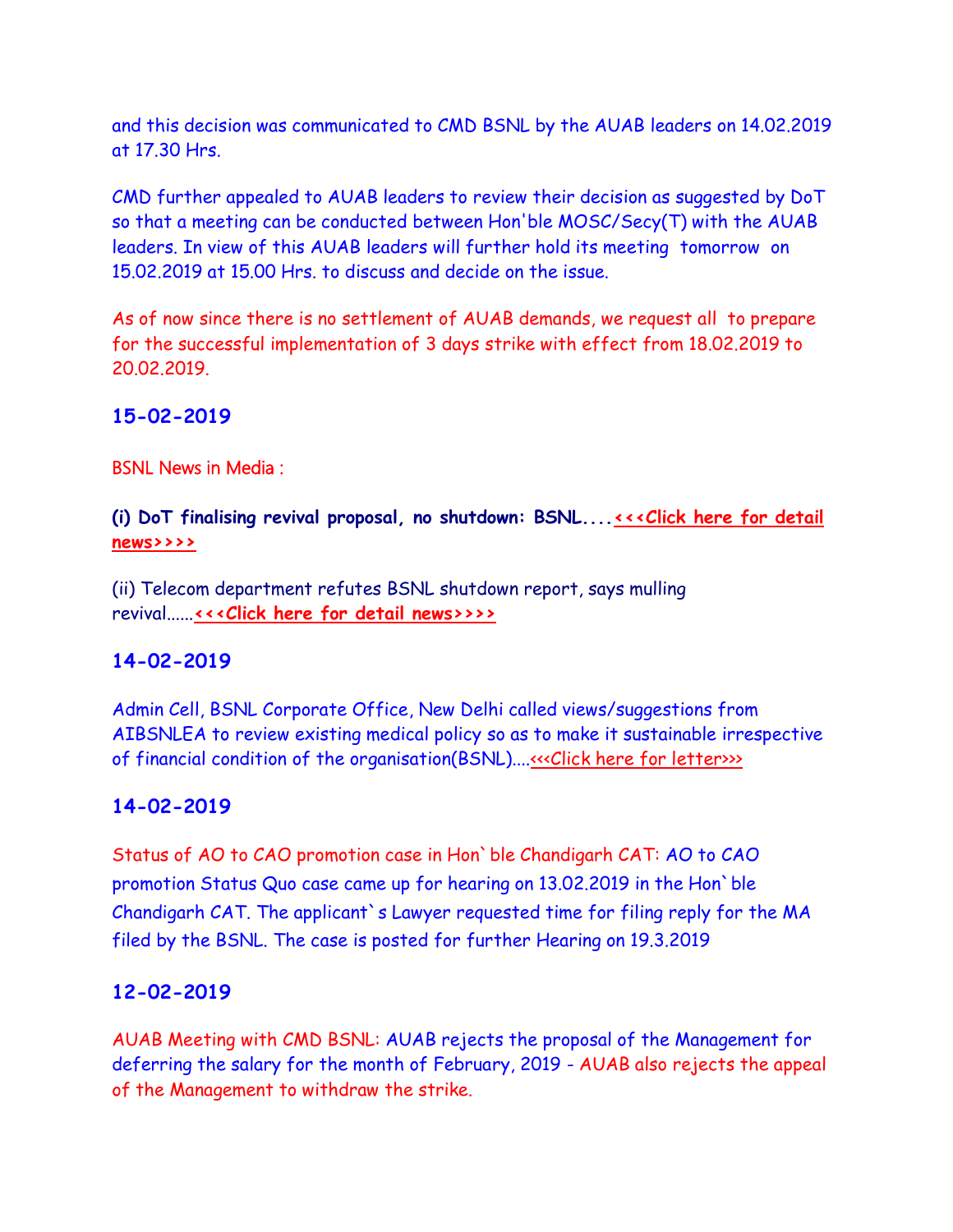A meeting between the AUAB and the BSNL Management was held today at 17:30 hrs. Shri Anupam Shrivastava, CMD BSNL, Ms. Sujata T. Ray, Director (HR & Finance) and Shri A.M. Gupta, GM (SR), were present. From the AUAB, Com. P. Abhimanyu, Convenor, Com. Chandeshwar Singh, Chairman, Com. Prahlad Rai, GS, AIBSNLEA , Com. K. Sebastin, GS, SNEA, Com. Pathak, AGS, AIGETOA, Com. Suresh Kumar, GS, BSNL MS, Com. H.P. Singh, Dy. GS, BSNLOA and Com. S. Sivakumar, President, AIBSNLEA, participated.

The CMD BSNL explained the serious financial crisis being faced by the BSNL and appealed for the cooperation of the AUAB, for deferring payment of the salary for the month of February, 2019. The AUAB representatives firmly rejected the request of the CMD BSNL. They told in one voice that payment of salary of the employees should not be deferred. Thereafter, the CMD BSNL said that the 3 day strike, called on by the AUAB from 18.02.2019 will be self-defeating, and appealed to call off the strike. The representatives of the AUAB rejected the appeal of the CMD BSNL and reaffirmed that the strike will take place at any cost. They told the Management that the repeated assurances given by the Hon'ble Minister of State for Communications on 24.02.2018 and 03.12.2018 for the settlement of AUAB demands i.e.

Charter of demands >>>>>

1. Implementation of 3rd Pay Revision with 15% fitment.

2. Allotment of 4G spectrum to BSNL, as per the proposals submitted by the BSNL Management.

3. Implement assurance of the Hon'ble Minister of State for Communications for delinking pension revision from pay revision. Revise pension of BSNL retirees w.e.f. 01.01.2017.

4. Payment of pension contribution by BSNL as per the government rule.

5. Settlement of the left out issues of the 2nd Pay Revision Committee.

6. a) Approval for BSNL's Land Management Policy without any delay.

6. b) Expeditiously complete the mutation and the process of transferring of all assets to BSNL, as per the Cabinet decision taken on the eve of the formation of BSNL. 7. (a) Ensure financial viability of BSNL, as per the decision taken by the Group of Ministers, at the time of formation of BSNL.

7. (b) Issue letter of comfort for BSNL's proposals for taking bank loans.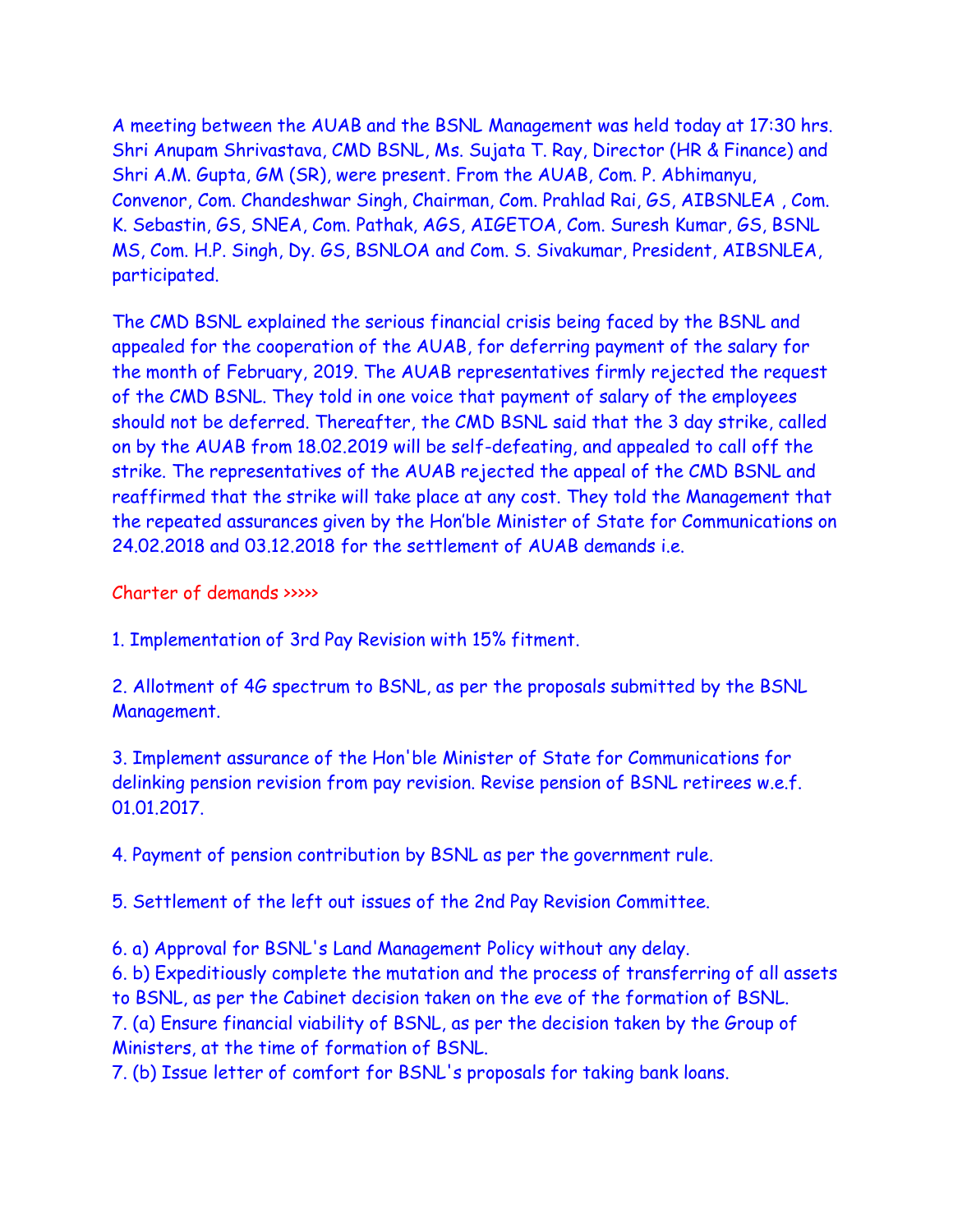- 7. (c) Expeditiously fill up all vacant post of BSNL Board of Directors.
- 8. Scrap BSNL's outsourcing for the operation and maintenance of it's mobile towers.

……are not implemented by the DoT. The AUAB also told the CMD BSNL that, plenty of time is already given to the DoT, and that the strike will now take place successfully. The AUAB told the Management in categorical term that, there is no question of going back from the decision to go on strike.

All are requested to make full preparations for the successful implementation of three days strike.

AUAB held several round of discussions with DoT officers in the presence of CMD BSNL & Director(HR), BSNL Board but not even a single demand is resolved by DoT. It has forced AUAB to go on three days strike from 18<sup>th</sup> Feb.2019 to 20<sup>th</sup> Feb.,2019.

# **12-02-2019**

Meeting with Director(HR), BSNL Board: GS, President met Director(HR), BSNL Board and requested for issuance of DE to DGM (T) promotion order to fill up 891 DGM(T)vacant posts since CPC has already been completed one month before. Director(HR) assured an early action in this regard.

# **12-02-2019**

Pers. Cell of BSNL Corporate office, New Delhi issued letter regarding calling of objections/errors/omissions w.r.t. seniority list of TES Gr B circulated vide this office order dated 07.08.2018 and 08.08.2018, as per Rule 206- «<< Click here for letter>>>

The details of referred letters dated 07.08.2018 and 08.08.2018 are as under>>>>>>>>>>

BSNL Corporate Office, New Delhi issued revision of Seniority List of TES Group- 'B' in compliance of Hon'ble Supreme Court Judgment dated 21.01.2015 and 14.12.2017 in Civil Appeal No (s) 4389 of 2010. «<< Click here for letter>>>

[<<<Annexure-A>>>](http://www.aibsnleachq.in/NET-206-07082018%20-%20A.xls) [<<<Annexure-B>>>](http://www.aibsnleachq.in/NET-206-07082018%20-%20B.xls) [<<<Annexure-C>>>](http://www.aibsnleachq.in/NET-206-07082018%20-%20C.xls) [<<<Annexure-D>>>](http://www.aibsnleachq.in/NET-206-07082018%20-%20D.xls)  [<<Click here for corrigendum letter dated 08.08.2018 of Pers Cell of BSNL CO>>>](http://www.aibsnleachq.in/Corrigendum_080818.pdf)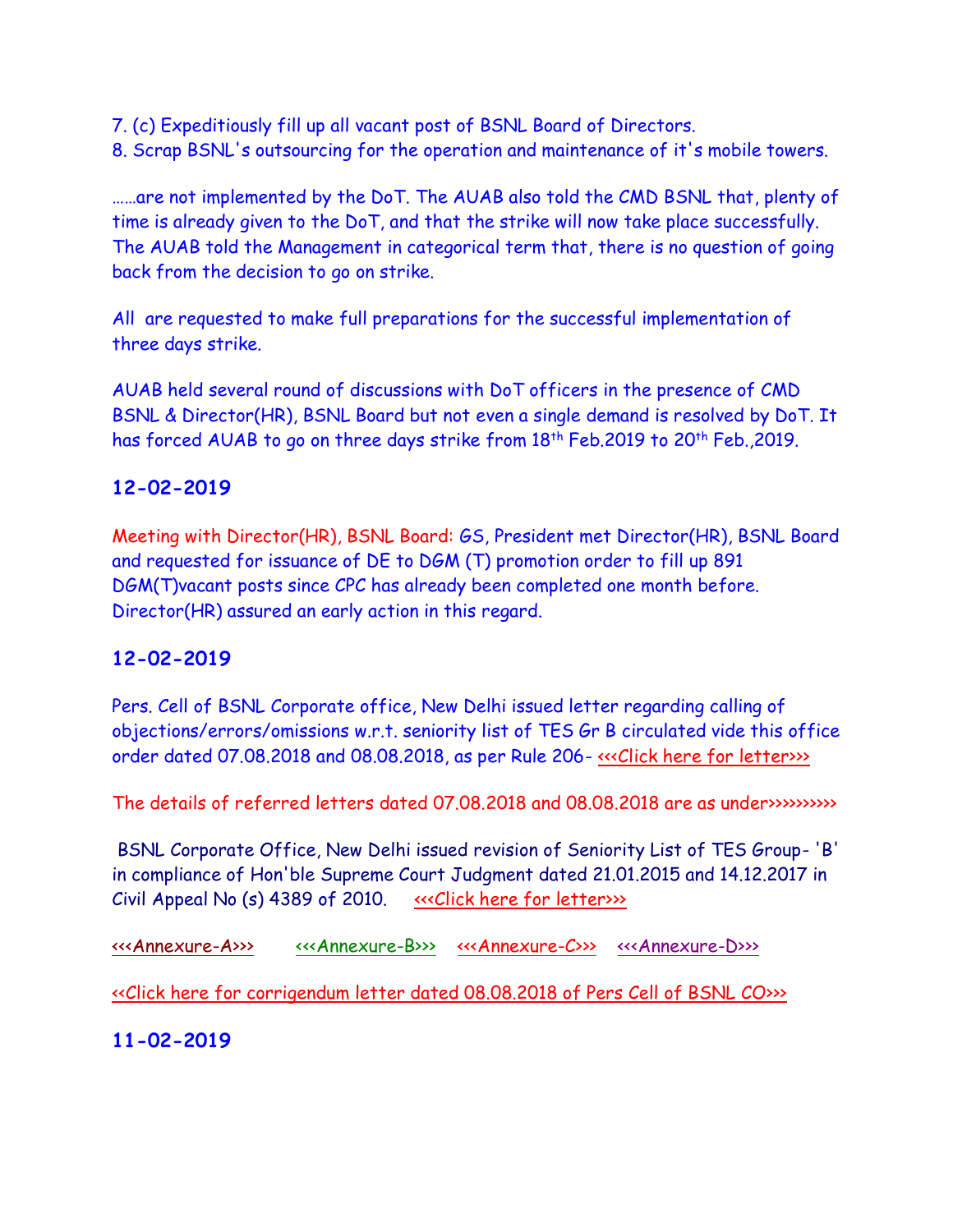AUAB Meeting with CMD BSNL: CMD has invited AUAB leaders for discussions on 12.02.2019 at 17.00 Hrs.

**08-02-2019**

**Time table of general body meeting at different areas for 3 day strike from 18th-20th February, 2019.**

1. BDN at 1200 hours on 11th February: - Com. Debashish Halder VP will address on behalf of AIBSNLEA/CTD

2. Satyabala at 1500 hours on 12th February:- Com. Subrata Sinha VP will address on behalf of AIBSNLEA/CTD

3. Bagbazar Exchange at 1200 hours on 13th February:- Com. Arindam Roy OS will address on behalf of AIBSNLEA/CTD

4. Barabazar Exchange at 1200 hours on 14th February:- Com. Arindam Roy OS will address on behalf of AIBSNLEA/CTD

5. Ranikuthi/Jadavpur at 1430 hours on 14th February:- Com. Atanu Majumder VP will address on behalf of AIBSNLEA/CTD

6. Telephone Bhawan at 1300 hours on 15th February:- Com. Subhasis Mitra CS will address on behalf of AIBSNLEA/CTD

All Branch Secretaries of AIBSNLEA/CTD are requested to organize & participate in the meeting with full force to make the 3 day strike a grand success.

## **08-02-2019**

CS writes to DGM MM conveying our consent to accept the price of Diary 2019 @ Rs. 150/- (instead of Rs. 200/- ) as austerity measure imposed by the department.<<< [see](http://aibsnleawb.org/DGM%20MM%2007022019.pdf)  [letter](http://aibsnleawb.org/DGM%20MM%2007022019.pdf) >>>

### **08-02-2019**

CS writes to CGM/CTD for immediate solution of JCL wages payment problem <<< [click](http://aibsnleawb.org/CGM%2007022019.pdf)  [here for the letter](http://aibsnleawb.org/CGM%2007022019.pdf) >>>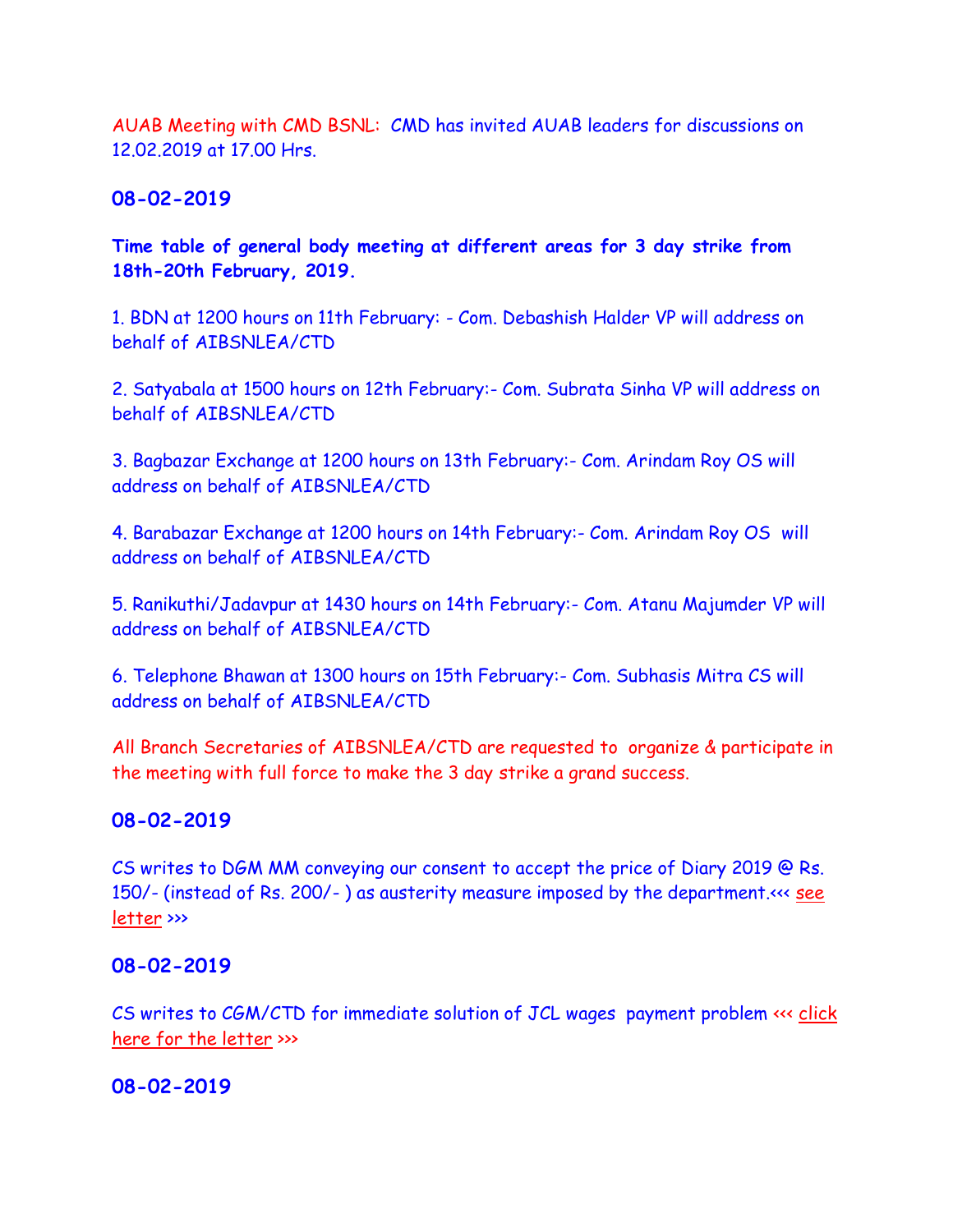CEC meeting of AIBSNLEA/CTD Circle held yesterday at the Association Office. OS(E) was present. After thorough discussion it was decided that:-

- 1) CS will write a letter to CGM/CTD for immediate solution of JCL wages payment problem & non deposit of pending GPF/ Pension contribution/MOU bank EMI payment.
- 2) Due to austerity measure Diary 2019 rate @ Rs.150/- issued by DGM(MM) will be accepted by us.
- 3) Coupon @ Rs.500/- per member at least will be collected for the  $6<sup>th</sup>$  All India Conference as early as possible by the Branch Secretaries.
- 4) TBZ branch has been instructed to collect the Diary 2019 as per their requirement from ACS(F)
- 5) Delegates for the  $6<sup>th</sup>$  All India Conference have been instructed to submit Rs.5000/- per head to the Circle Treasurer within 15<sup>th</sup> March.
- **6)** Branch Secretaries have been told to convey all their members about submitting the resolutions if any to CS through email for consideration of submission in AIC.

# **07-02-2019**

Meeting with PGM(Pers.): GS, President, AGS(Fin.), AGS(Gen. Discipline) and CS, MH Circle met PGM(Pers.) and discussed regarding:-

(a) DE to DGM promotion: We requested to issue early promotion order from DE to DGM(Engg.) to fill-up 891 vacant DGM posts, since the CPC has been completed one month before. PGM(Pers.) appreciated our concern and mentioned that within a day or two DE's seniority list will be uploaded on BSNL Intranet Portal as a transparency measure. However, some apprehensions raised by some executives on DE's seniority list have been examined and further any objections on seniority list are raised will also be examined immediately and after satisfying the objections if any, the promotion orders will be issued from DE to DGM.

(b) JTO to SDE promotion: We requested to issue early promotion order from JTO to SDE(T) to fill-up about 5000 vacant SDE(T) posts. PGM(Pers.) mentioned that due to contempt case pending in the Hon'ble CAT Ernakullam bench and now has been posted for hearing on 15.02.2019.After the clearance of contempt case only ,the promotion orders will be considered.

(c) Consideration of request/tenure transfers of AOs/CAOs/DGM(Fin.)s: We requested for consideration of request/tenure transfers of AOs/CAOs/DGM(Fin.)s.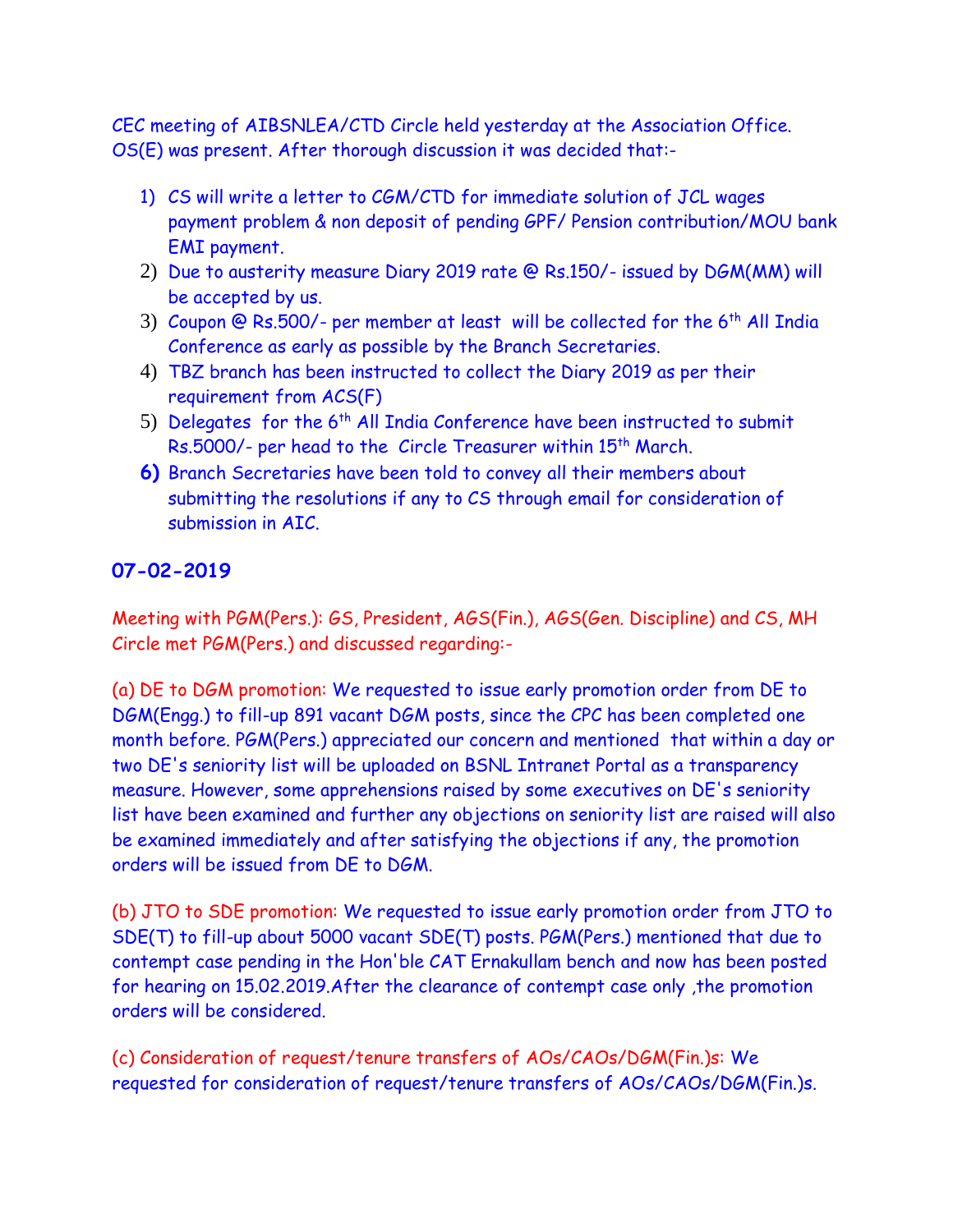PGM(Pers.) mentioned that all the pending cases are being examined and will be considered shortly.

# **07-02-2019**

**GS writes to** Shri Anupam Shrivastava, CMD BSNL regarding scrapping of MTRR and withdrawal of MT notification..[.<<<Click here for letter>>>](http://www.aibsnleachq.in/mt_07022019.pdf)>

# **07-02-2019**

Update on GTI( Group Term Insurance) for BSNL executives : Meeting of Group Term Insurance Committee held today under the Chairmanship of Sr. GM (Estt), BSNL Corporate Office, New Delhi. Committee members GM (Trg) & GM(SR) were participated in the meeting. From AIBSNLEA side AGS (Fin) and AGS (DR) attended the meeting. Representatives of other associations SNEA, AIGETOA and SEWA were also present.

In the meeting today, Committee finalized the GTI scheme and the policy documents and it is decided that MoU will be signed in next week. The policy will be effective from 01.03.2019. There will be two schemes with 50 lakhs coverage and 20 lakhs coverage. Those who are above 50 years they can also opt for either 50 lakhs or 20 lakhs scheme.

ESS Popup will again be opened for 2 days for exercise/change the options.

# **06-02-2019**

AUAB meeting with Addl. Sect(T), DoT: The representatives of AUAB metAddl. Sect(T), DoT and discussed regarding settlement of AUAB demands. AUAB expressed their serious concern against non settlement of AUAB demands even after assurances given by Secy(T), DoT & Hon'ble MOSC(I/C) in the meeting held on 2nd Dec., & 3rd Dec., 2018. We categorically told that despite the assurances given in the Digital Commission Meeting held on 5th Feb., 2019 for 4G Spectrum allocation to BSNL and issues related to revival of BSNL, payment of pension contribution on actual basic instead of maximum of the pay have not been cleared by IFD(DoT) and not send to DoE. the queries raised by DoP&PW regarding IDA pension revision formula has not yet been replied by DoT. The Cabinet Note on pay revision of BSNL executives & nonexecutives for relaxing affordability clause of 3rd PRC has not been sent to Cabinet for approval. The left out issues of 2nd PRC are not yet settled.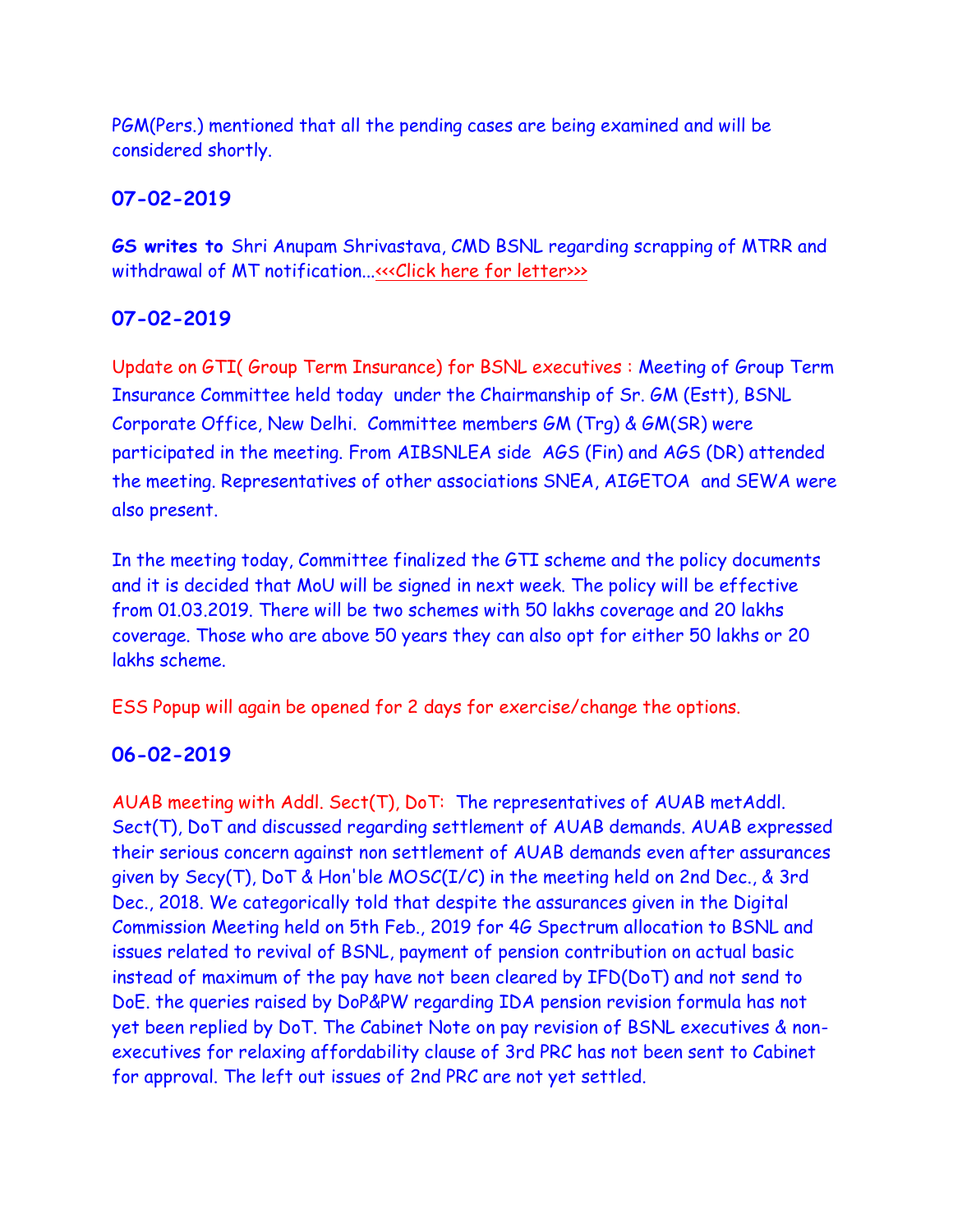AST explained that in yesterday's Digital Commission Meeting, MTNL revival plan could not be discussed due to some queries. He further explained that in MTNL revival plan, MTNL Management has suggested for reduction of age from 60 years to 58 years, VRS & there is no proposal for pay revision. The BSNL revival plan is now ready but informally Digital Commission has advised to DoT to take the comments of TRAI on this issue in view of the Hon'ble Supreme Court Judgement. Thus 4G spectrum allocation will be send to TRAI for comments shortly. The other issues related to monitisation of non-core land of BSNL & VRS are to be discussed in the next Digital Commission Meeting to be held on 21st Feb., 2019 at 11.00 AM. He mentioned that regarding VRS in BSNL Rs. 6000 Crs. ex-gratia liability will be born by govt. through souvenir guarantee.

On the issue of pay revision, AST further mentioned that even 5% fitment benefit on pay revision is difficult to get clear from DoE. On the AUAB demands AST told that he will shortly arrange a meeting with Hon'ble MOSC(I/C). He appealed to defer three days strike. We explained that three days strike notice has been served to divert the attention of govt. fro the settlement of AUAB demands. In case the demands are not settled, AUAB will be forced to resume indefinite strike.

#### **06-02-2019**

GS writes to Shri Anupam Shrivastava, CMD BSNL regarding non filling-up of about 900 vacant DGM (Engg) posts «<< Click here for letter>>>

#### **06-02-2019**

AUAB Meeting with OSD to Hon'ble MOSC(I/C) on 05.02.2019: AUAB leaders met OSD to Hon'ble MOSC(I/C) Sh. Anand Kumar, for kind intervention of Hon'ble MOSC(I/C) for honoring the assurances given to AUAB on 3rd Dec., 2018.

We expressed our unhappiness against the indifferent attitude of DoT officers in settling the AUAB demands even after assurances given by Hon'ble MOSC(I/C) . OSD mentioned that DoT seriously working for the settlement of AUAB demands. However, he immediately called AST Office to submit the status of AUAB demands settlement.

AST advised to OSD to send AUAB leaders in his chamber to discuss the matter. Accordingly, AST fixed up the meeting with AUAB leaders on 6th Feb., 2019 at 15.30 Hrs.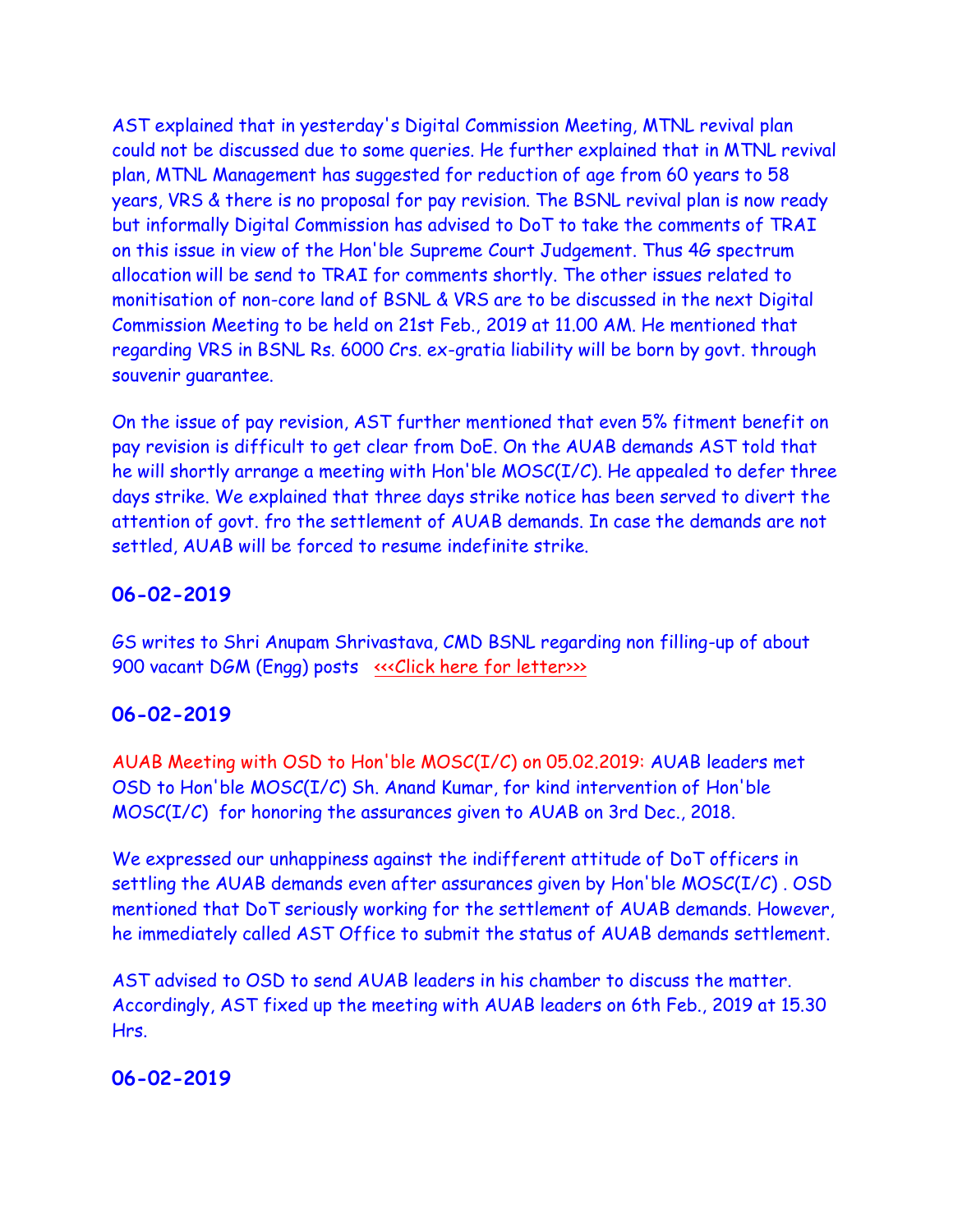The 4th Branch Conference of AIBSNLEA/Howrah Branch held on 05-02-2019 at Rishra. Com.OS(E) graced the occasion along with the Circle leadership including CS,CP,VP,ACS,OS, & CWC members. Finally a new Branch committee headed by the following OBs Com.Manaj Das AOTR/CND(9434051828) President, Com.Sharmistha Dey SDE/CSC/CND(9432001411) Secretary and Com. Shayamsundar Sinha JAO/TR/CND (9432001257) Treasurer elected unanimously for the next term.

On behalf of AIBSNLEA/CTD circle we wish the new committee all the best & assured all sorts of co-operation on behalf of Circle.



## **05-02-2019**

Digital Commission Meeting held today in DOT:- It is reliably learnt that the revival Plan of MTNL which was in DC agenda could not be discussed today in view of the queries made by IFD(DOT). The revival plan of BSNL is yet to be prepared for want of final report on BSNL'S revival plan from IIM Ahemdabad. In BSNL'S revival plan, allotment of 4G Spectrum to BSNL is also the item for decision. It seems that the issues of revival of BSNL/MTNL are not the Priority items in DOT.

### **04-02-2019**

A CEC meeting of AIBSNLEA/CTD Circle will be held on 07-02-2019 (Thursday) at 4 PM in the Association Office.All concerned are requested to attend the meeting punctually. [\(Click to see the notice\)](http://aibsnleawb.org/NOTICE%2007022019.pdf)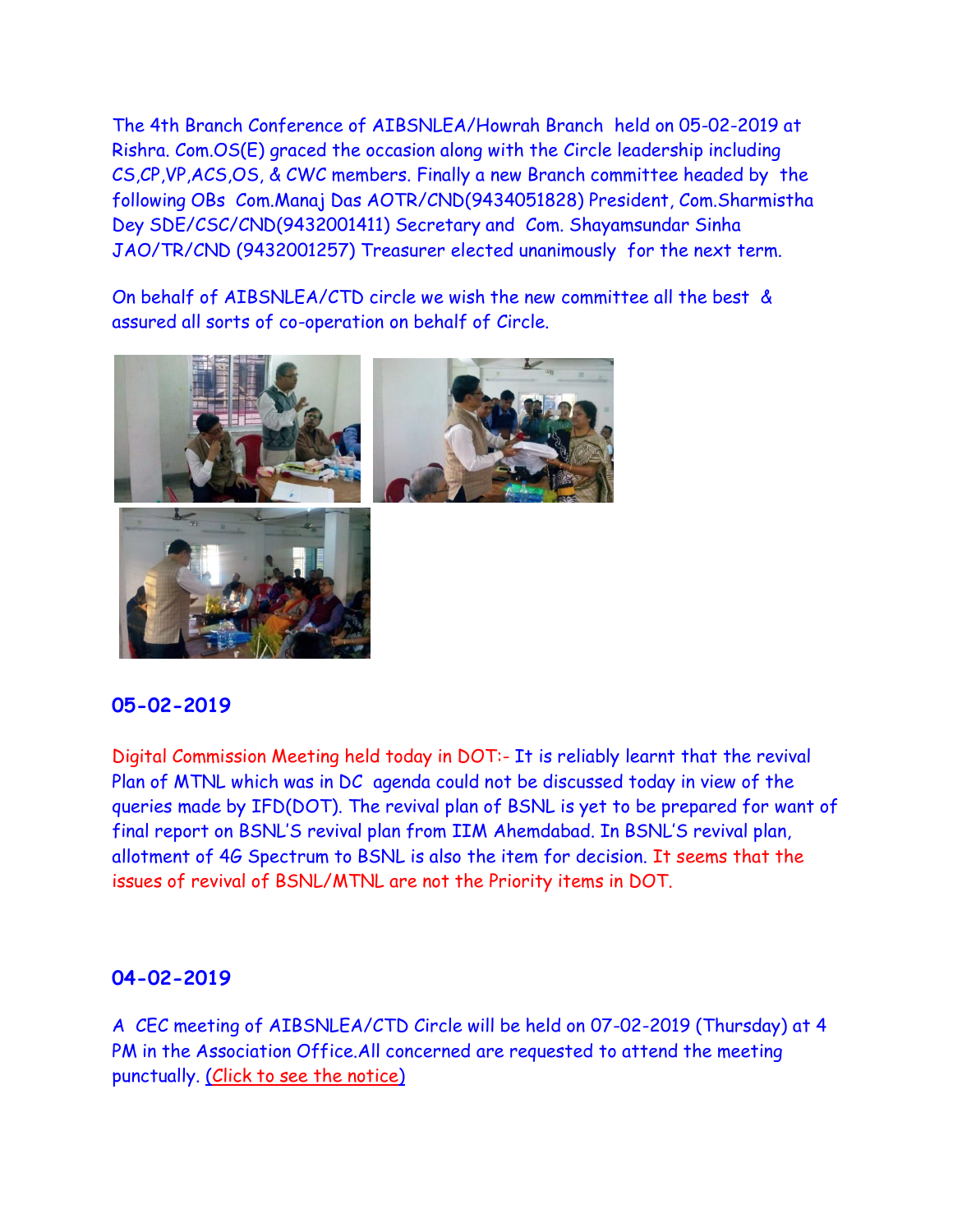## **04-02-2019**

Today morning a section of JCL assembled at the gate of Telephone Bhavan & obstructed the executives to enter their work place. They demanded immediate disbursement of their pending wages. ACS Com.Ajoy Kundu & BP/TBZ Com.Susmita Nag immediately informed the matter to CS . CS contacted with OS(E) & CP over phone . Ultimately by the active persuasion of CS & intervention by Sr.GM(HR & Admin) they allowed the executives to enter Telephone Bhavan. But the situation is very tense & alarming , it will be taken to the higher administration for the safety & dignity of our members.

## **04-02-2019**

The 4th Conference of AIBSNLEA/Howrah Branch will be held on 5th February 2019(Tuesday) at 2 PM at Sanki Bhavan, Rishra near Rishra Exchange . All the Circle Office Bearers are invited to attend the conference.

### **04-02-2019**

An Extended Executive meeting of AIBSNLEA/South Branch was held on 01-02-2019 at Kalighat Telephone Exchange . It was proposed that the 5th Branch Conference of South Branch likely to be held on 23rd February 2019 at Kalighat Telephone Exchange. CS was present in the meeting.

### **02-02-2019**

Today on 2nd February, 2019, Saturday at RJCM Room AUAB, CTD meeting was held. Com. Tridip Chakraborty, CP, AIBSNLEA, Com. Ajay Kundu, ACS, AIBSNLEA, took part in the meeting. Leaders of SNEA, AIGETOA, NFTE & BSNLEU were also present. After detail discussion about 3 Days strike from 18th February to 20th February, 2019, the non payment of JCLS salary from November, 2018 and non remittance of deduction from salary of regular employees the following decisions were taken.

1. AUAB CTD leadership will meet CGM CTD by next week for settlement of the issues including JCLS salary.

2. To hold a press meet for strike campaign from (18-20)th February 2019.

3. Street corner meetings will be held at least 4 places in Kolkata for successful implementation of the BSNL strike.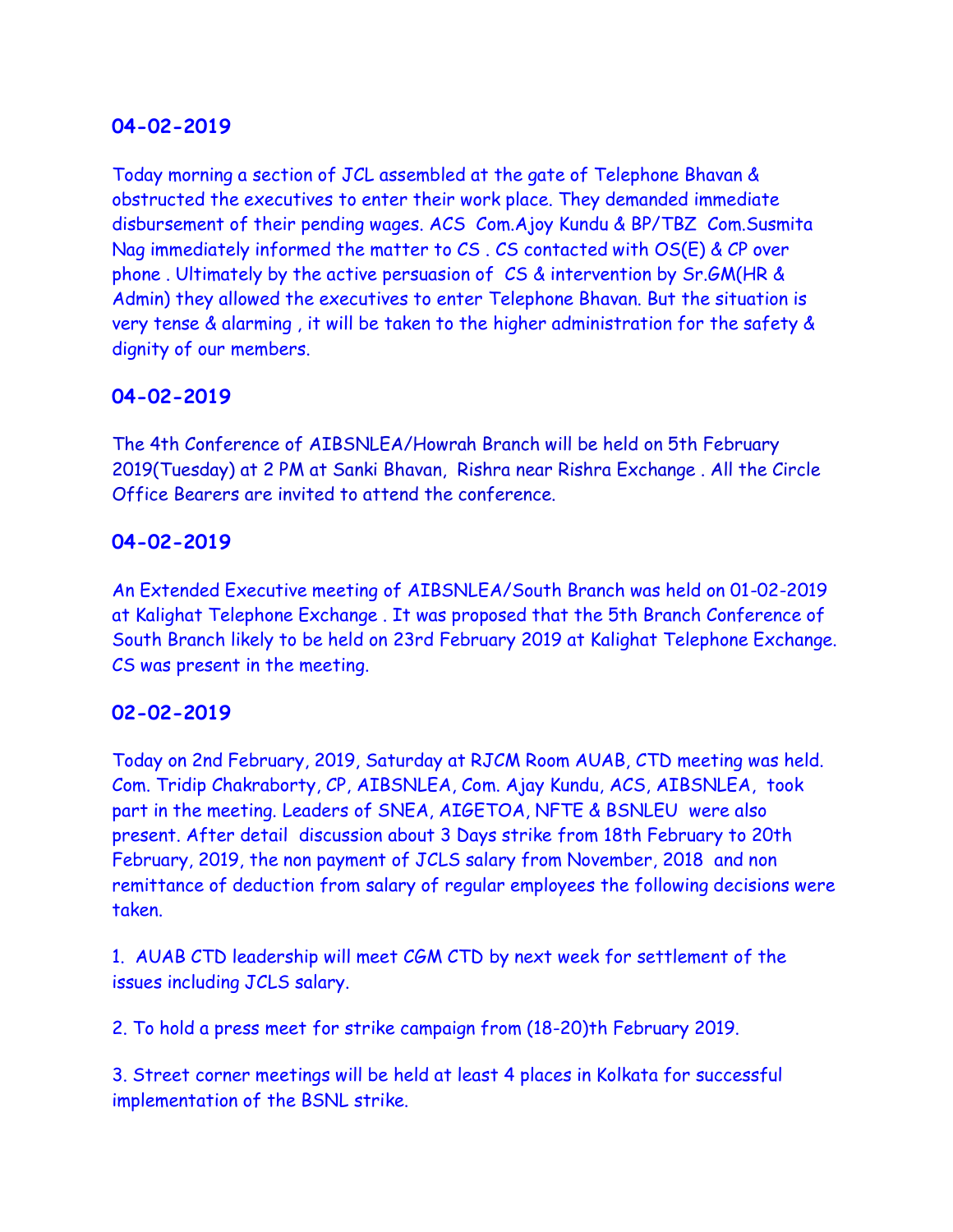## **01-02-2019**

AUAB served notice to Secy(T), DoT & CMD, BSNL for three days strike w.e.f. 18th Feb., 2019 ....«<< Click here for notice>>>

Charter of demands for the 3 day strike from 18.02.2019>>>>>

1. Implementation of 3rd Pay Revision with 15% fitment.

2. Allotment of 4G spectrum to BSNL, as per the proposals submitted by the BSNL Management.

3. Implement assurance of the Hon'ble Minister of State for Communications for delinking pension revision from pay revision. Revise pension of BSNL retirees w.e.f. 01.01.2017.

4. Payment of pension contribution by BSNL as per the government rule.

5. Settlement of the left out issues of the 2nd Pay Revision Committee.

6. a) Approval for BSNL's Land Management Policy without any delay.

6. b) Expeditiously complete the mutation and the process of transferring of all assets to BSNL, as per the Cabinet decision taken on the eve of the formation of BSNL.

7.(a) Ensure financial viability of BSNL, as per the decision taken by the Group of Ministers, at the time of formation of BSNL.

7. (b) Issue letter of comfort for BSNL's proposals for taking bank loans.

7. (c) Expeditiously fill up all vacant post of BSNL Board of Directors.

8. Scrap BSNL's outsourcing for the operation and maintenance of it's mobile towers.

## **01-02-2019**

Com.Somenath Pal CAO/TR/Genl ,Member of TBH Branch donated Rs.2500/- to Circle at the time of Superannuation. We are thankful to him for his noble act and we wish him for a happy life after retirement.

## **01-02-2019**

AUAB meeting with Additional Secretary (T), DOT and its internal meeting tomorrow : In continuation to the discussion that the AUAB had with the Additional Secretary